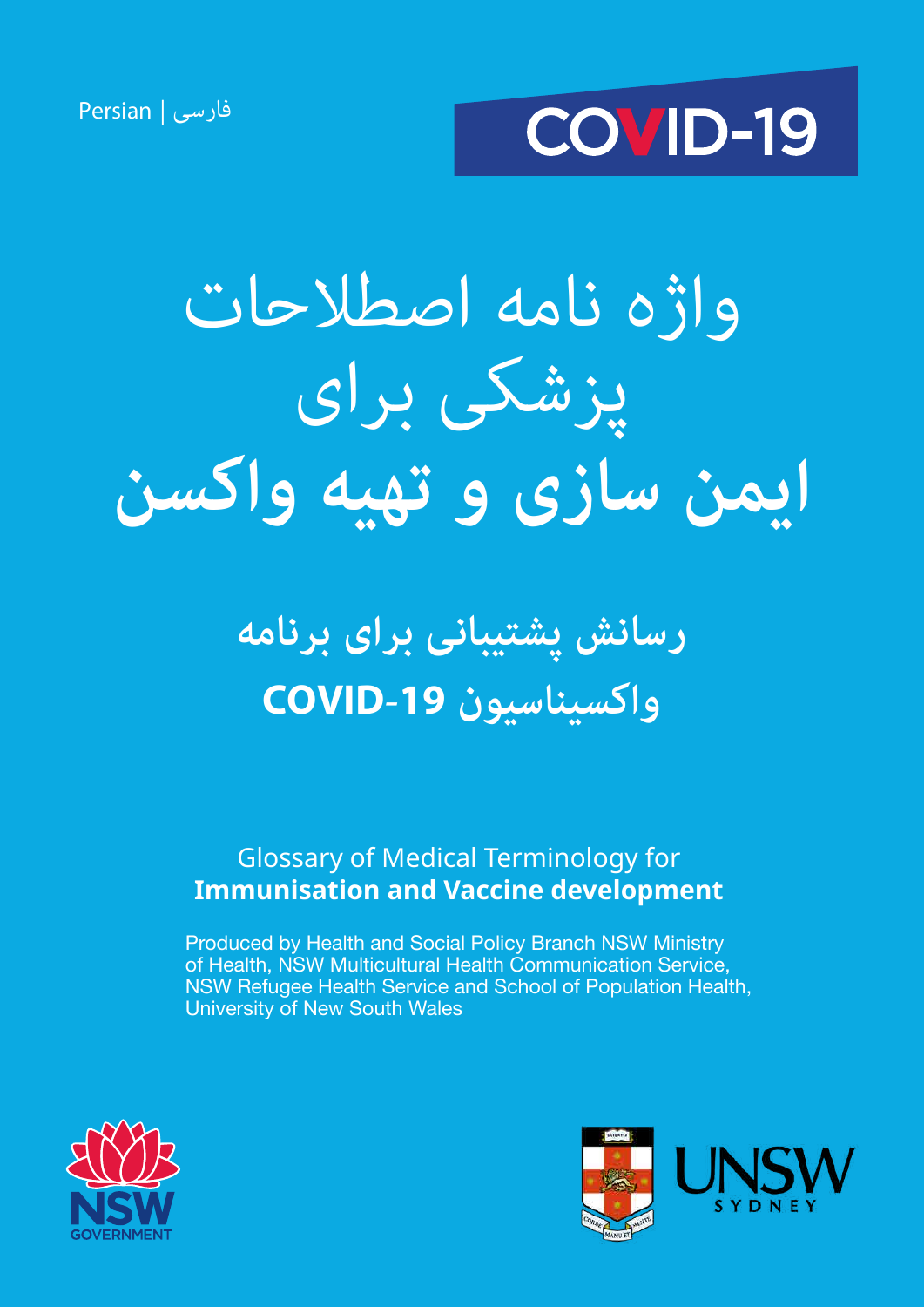### **رسانش پشتیبانی برای برنامه واکسیناسیون -19COVID**

این واژه نامه برای این تهیه شده است تا به سازمانهای اجتماعی، مترجمین نوشتاری و گفتاری، مددکاران دو زبانه و رهبران جامعه کمک کند تا درک و ارتباطات بهتری در مورد تولید واکسن و ایمن سازی داشته باشند.

### **سلب مسئولیت**

هدف از این واژه نامه این است که معانی اصطالحات پیچیده پزشکی در باره ایمن سازی و تولید واکسن به زبانی ساده ارائه شود. از این اطالعات فقط باید به صورت یک ابزار مرجع استفاده شود. اگر مایلید بازخورد بدهید یا واژه یا اصطلاح جدیدی را به لیست اضافه کنید لطفاً با دانشیار هالی سیل (Holly Seale) به آدرس au.edu.unsw@seale.h یا تلفن 3129 9385 (02) +61 تماس بگیرید.

### **سپاسگزاریها**

#### این منبع توسط این افراد تهیه شده است:

- Associate Professor Holly Seale, School of Population Health, University of New South Wales .
	- Lisa Woodland, Director, NSW Multicultural Health Communication Service
	- Dr Kylie Quinn, School of Health and Biomedical Sciences; RMIT University
	- (Dr Sabira Shrestha, National Centre for Immunisation Research and Surveillance (NCIRS
		- Vicky Jacobson, Coordinator, Refugee Health Network Queensland
		- Dr Carissa Bonner, The School of Public Health, University of Sydney

### **سپاس ویژه:**

ما مایلیم از اشخاص زیر برای بازبینی واژه نامه سپاسگزاری کنیم

- , Associate Professor Christopher Blyth, Wesfarmers Centre of Vaccines and Infectious Diseases Telethon Kids Institute
	- Dr Nadia Chaves
- Benine Muriithi, Patricia Argüello de Avila and Mariam Elliott, Refugee Health Network Queensland
	- Fartih Karakas and Ismail Akinci, All Graduates
	- Dr Jan Fizzell, Senior Medical Advisor, Public Health Response Branch, NSW Health

### **با سپاس از**

آزمایشگاه سواد بهداشتی بابت آزمایش واژه نامه با استفاده از ویرایشگر زمان واقعی آنالین *)Editor Literacy Health) SHLL (Lab Literacy Health Sydney .)2021 (.al et .,J ,Ayre).* در دسترس در این سایت https://hdl.handle.net/2123/24642

Translated and edited by Rahmat Khaimi and Ahmad Akbari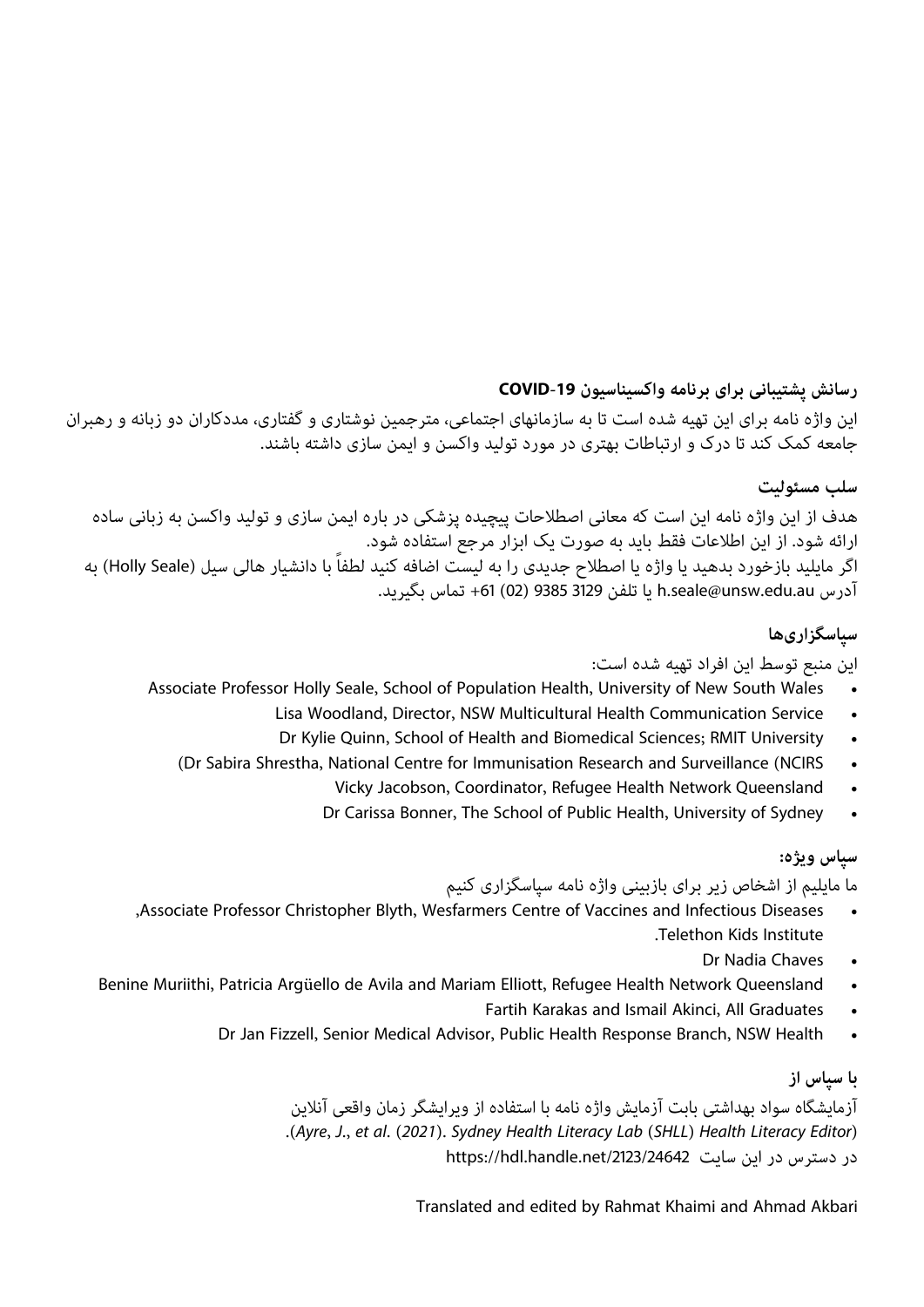

| A            | $\overline{\mathbf{4}}$ | $\mathbf M$               | 14 |
|--------------|-------------------------|---------------------------|----|
| $\pmb B$     | $\boldsymbol{6}$        | N                         | 15 |
| $\mathsf{C}$ | $\overline{z}$          | $\overline{P}$            | 16 |
| D            | 9                       | $\mathsf{R}$              | 17 |
| E            | 10                      | $\mathsf S$               | 18 |
| $\mathsf{H}$ | $11$                    | T                         | 19 |
| I            | 12                      | $\mathbf V$               | 20 |
| L            | 13                      | $\boldsymbol{\mathsf{W}}$ | 21 |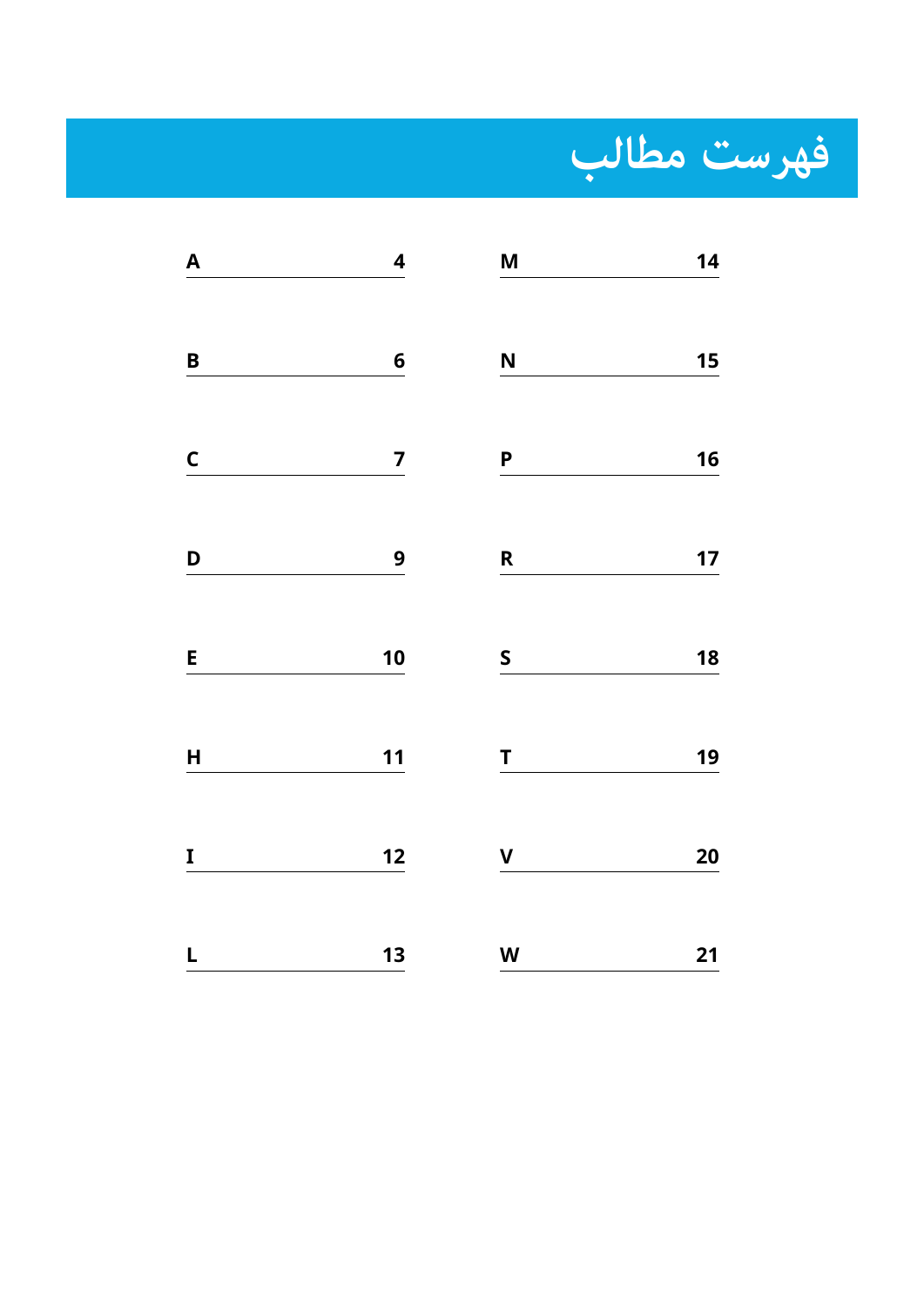<span id="page-3-0"></span>

| <b>Adverse event (reaction)</b>                     | رويداد نامطلوب (واكنش)                          |
|-----------------------------------------------------|-------------------------------------------------|
| Any unexpected or serious effect that               | هر گونه تاثیر غیر منتظره یا جدی که بعد از واکسن |
| happens after a vaccine or medicine.                | زدن یا مصرف دارو پیش میآید. چیزی که انتظار      |
| Something that was not expected to happen.          | نمي رفت اتفاق بيفتد.                            |
| <b>Adverse event following immunisation (AEFIs)</b> | رويداد نامطلوب بعد از ايمن سازي (AFEIs)         |
| An unexpected effect that happens after             | هر گونه تاثیر غیر منتظره که بعد از واکسن زدن    |
| vaccination. The vaccine may have not been          | پیش میآید. ممکن است واکسن باعث آن مسئله         |
| the reason for the problem.                         | نباشد.                                          |
| <b>Advisory Committee on Vaccines (ACV)</b>         | كميته مشورتي واكسن  (ACV)                       |
| A group of experts that gives medical and           | گروهی از متخصصین که مشاوره یزشکی و علمی         |
| scientific advice. The group talks to the           | میدهند. این گروه با وزیر بهداشت دولت استرالیا   |
| Australian Government's Minister for Health         | و مدیریت کالاهای درمانی                         |
| and the Therapeutic Goods Administration            | (Therapeutic Goods Administration (TGA))        |
| (TGA). They give advice on issues about             | صحبت میکنند. آنها در باره مسایل مربوط به        |
| vaccine safety and use.                             | ایمنی و کاربری واکسن مشاوره میدهند.             |
| <b>Antibody</b>                                     | یادتن یا آنتی بادی                              |
| When the body gets sick or gets a vaccine,          | وقتی بدن مریض میشود یا واکسن زده میشود،         |
| the body will make antibodies to protect it         | بدن یادتنها را میسازد تا در مقابل بیماری از     |
| against that disease.                               | خودش محافظت كند.                                |
| The body can then recognise the germs when          | سپس هر گاه آن بیماری مجددا پیش بیاید، بدن آن    |
| that same disease happens again.                    | میکرب را میشناسد.                               |
| <b>Antigen</b>                                      | يادزا يا آنتي ژن                                |
| A foreign (external) substance like bacteria,       | یک ماده خارجی (بیرون از بدن) مثل باکتری،        |
| viruses, or fungi that cause infection and          | ویروس یا قارچهایی که اگر وارد بدن شوند عفونت    |
| dis-ease if they get inside the body. The           | و بیماری ایجاد میکنند. سیستم دفاعی آن را        |
| immunes system detects them and produces            | شناسایی کرده و برای مبارزه با آن یادتن یا آنتی  |
| antibodies to fight them.                           | بادي توليد مي¢ند.                               |
| Adjuvant                                            | ماده کمکی                                       |
| An adjuvant is an ingredient used in some           | ماده کمکی یک جزء ترکیبی بعضی از واکسن ها        |
| vaccines. It helps our bodies make a stronger       | است. کارش این است که به بدن ما کمک کند          |
| immune response. The adjuvant works                 | واکنش ایمنی قوی تری را ایجاد کند. ماده کمکی     |
| together with other parts of the vaccine. They      | در کنار اجزاء دیگر واکسن کار میکند. بیش از ۷۰   |
| have been used in some vaccines for over 70         | سال است که این مواد در بعضی از واکسنها به کار   |
| years.                                              | ر فتەاند.                                       |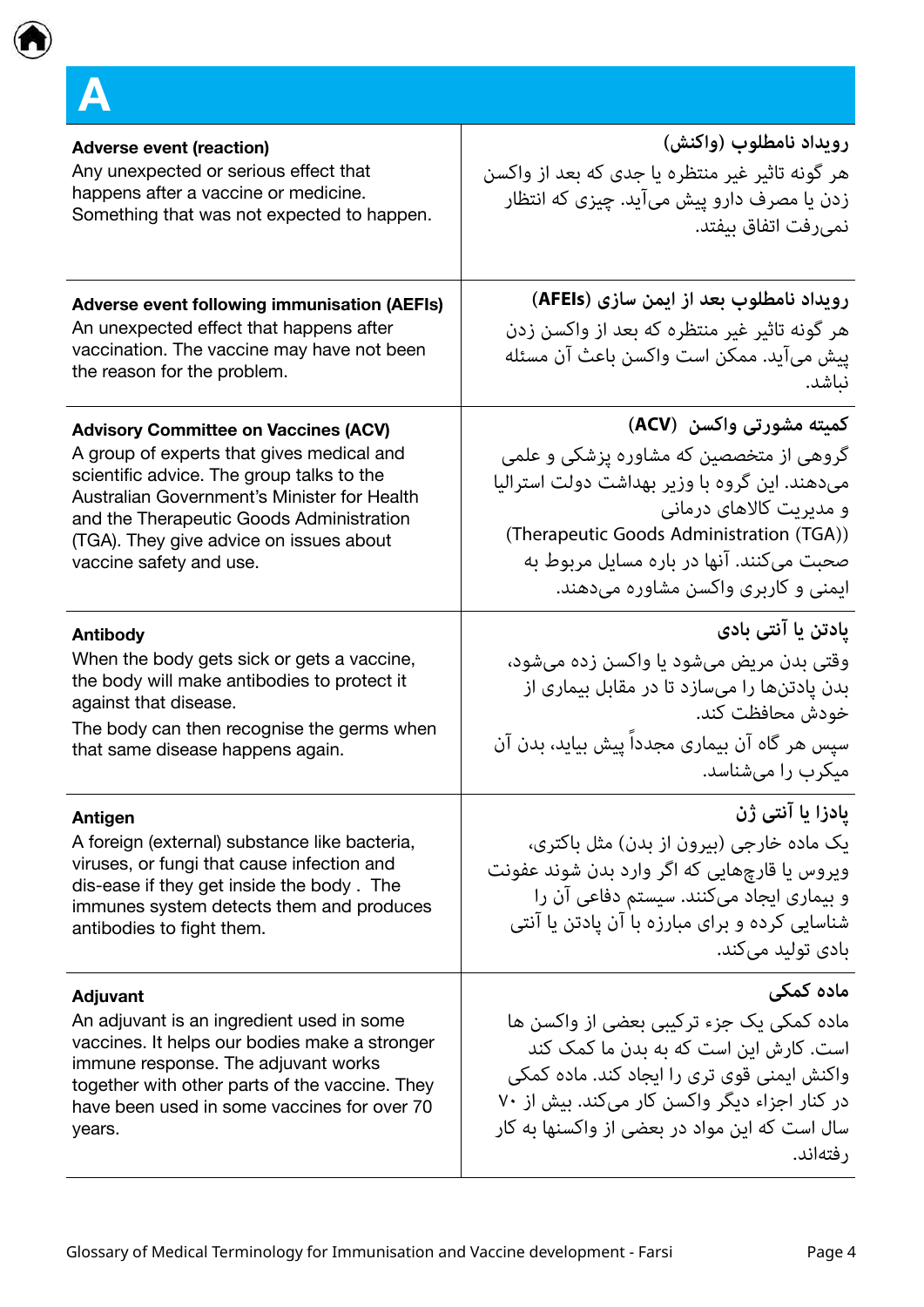

| <b>Anaphylaxis</b>                                                                                                                                                                        | آنافيلاكسي                                                                                                                                       |
|-------------------------------------------------------------------------------------------------------------------------------------------------------------------------------------------|--------------------------------------------------------------------------------------------------------------------------------------------------|
| A quick and serious allergic reaction. This                                                                                                                                               | یک واکنش حساسیتی سریع و جدی. این ممکن                                                                                                            |
| could be a reaction to food or medicine.                                                                                                                                                  | است واکنشی نسبت به غذا یا دارو باشد. عوارض                                                                                                       |
| Symptoms can include breathing difficulties,                                                                                                                                              | آن ممکن است شامل اشکال در تنفس، بیهوشی و                                                                                                         |
| loss of consciousness and a drop in blood                                                                                                                                                 | پایین افتادن فشار خون باشد. شخصی که دچار آن                                                                                                      |
| pressure. The person will need urgent medical                                                                                                                                             | میشود به درمان پزشکی فوری نیاز دارد و بعضی                                                                                                       |
| attention and can sometimes die.                                                                                                                                                          | ِ مواقع ممكن است بميرد.                                                                                                                          |
| <b>Association</b>                                                                                                                                                                        | وابستگی                                                                                                                                          |
| A link between one event taking place at the                                                                                                                                              | ارتباط بین یک رویداد که همزمان با رویداد دیگری                                                                                                   |
| same time as another event. The fact that                                                                                                                                                 | اتفاق میافتد. این واقعیت که با هم اتفاق میافتند                                                                                                  |
| they are happening together does not prove                                                                                                                                                | ثابت نمیکند که یک رویداد باعث رویداد دیگر                                                                                                        |
| that one event caused the other event.                                                                                                                                                    | شده است.                                                                                                                                         |
| <b>Asymptomatic</b>                                                                                                                                                                       | بدون نشانه                                                                                                                                       |
| Someone with no sign of infection.                                                                                                                                                        | شخصی که هیچ نشانهای از عفونت ندارد                                                                                                               |
| <b>Attenuated vaccine</b>                                                                                                                                                                 | واكسن ضعيف شده                                                                                                                                   |
| Live vaccines use a less strong (or attenuated)                                                                                                                                           | واکسنهای زنده از یک گونه ضعیف تر (یا ضعیف                                                                                                        |
| form of the germ that causes a disease. These                                                                                                                                             | شده) میکربی که بیماری ایجاد میکند استفاده                                                                                                        |
| vaccines are like the natural infection that they                                                                                                                                         | ميكنند. اين واكسن ها مثل عفونت طبيعي اي                                                                                                          |
| help prevent. They create a strong and long-                                                                                                                                              | هستند که از آن جلوگیری میکنند. آنها یک واکنش                                                                                                     |
| lasting immune response.                                                                                                                                                                  | ایمنی قوی و دراز مدت ایجاد میکنند.                                                                                                               |
| <b>Australian Technical Advisory Group on</b><br><b>Immunisation (ATAGI)</b><br>A group of experts that helps the Government<br>to make decisions on the use of vaccines in<br>Australia. | گروه مشاوره فنی استرالیا در مورد ایمن سازی<br>(ATAGI)<br>گروهی از متخصصین که در تصمیم گیری برای<br>کاربرد واکسنها در استرالیا به دولت کمک میکند. |
| <b>Australian Immunisation Register</b><br>An electronic register that contains<br>information on all vaccines given to all<br>Australians.                                               | ّ فهرست ایمن سازی استرالیا<br>يک فهرست الکترونيکي حاوي اطلاعات مربوط به<br>همه واکسنهایی که در استرالیا زده میشود                                |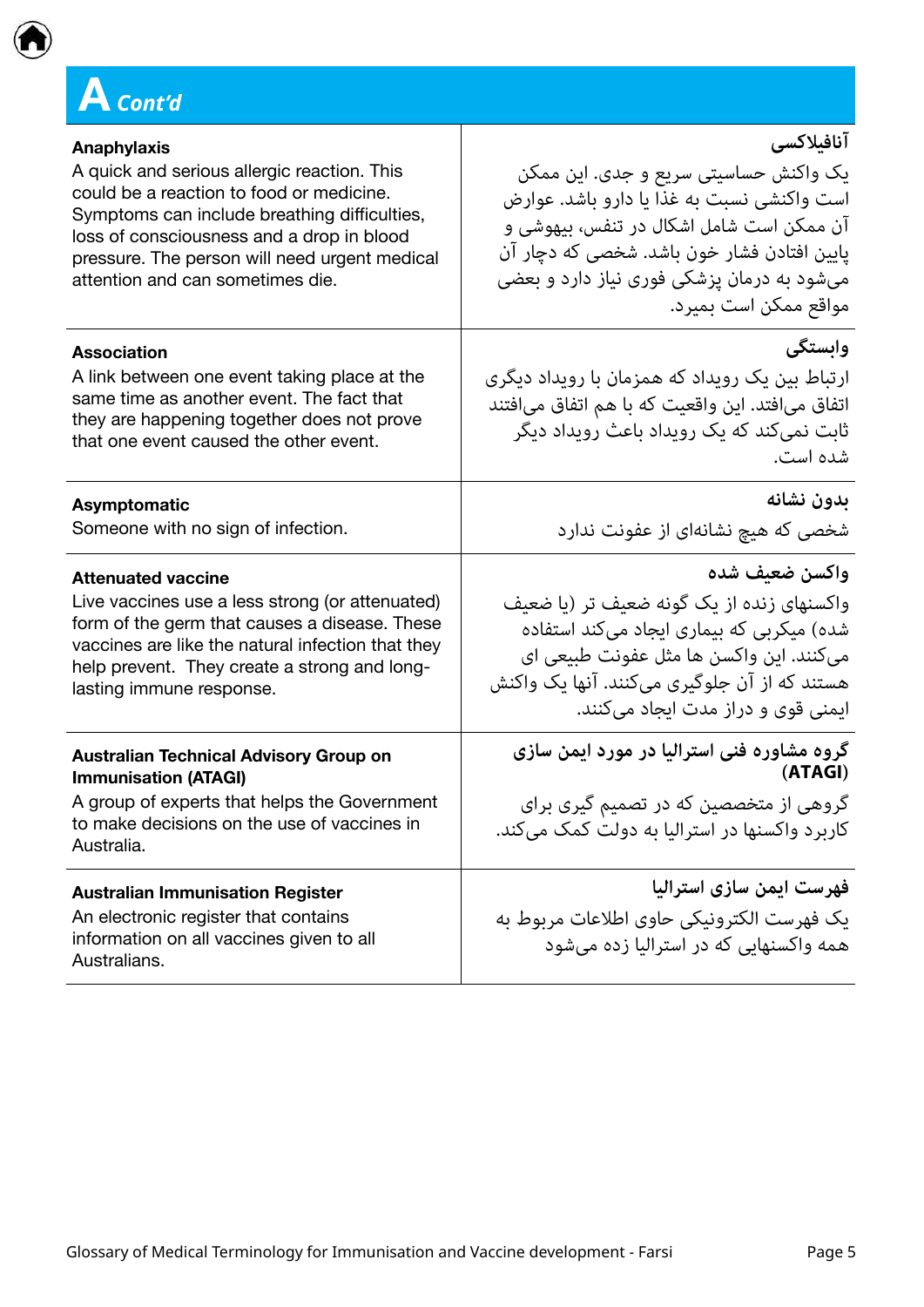<span id="page-5-0"></span>

| <b>Batch assessment</b><br>A process of checking that the vaccines<br>used in Australia are of high quality. The<br>Therapeutic Goods Administration will do<br>these checks. | ارزیابی دستهای<br>فرآیند چک کردن اینکه واکسنهایی که در استرالیا<br>زده میشوند از کیفیت بالایی برخوردارند. این چک<br>ها را مدیریت کالاهای درمانی<br>(Therapeutic Goods Administration) انجام<br>مىدھد. |
|-------------------------------------------------------------------------------------------------------------------------------------------------------------------------------|-------------------------------------------------------------------------------------------------------------------------------------------------------------------------------------------------------|
| <b>Boost (Booster injection)</b><br>An additional vaccine after the first one, given<br>to either build up better immunity or to make<br>sure the immunity lasts longer.      | تقويت<br>(تزريق تقويت كننده)<br>یک واکسن اضافی که بعد از واکسن اول زده<br>میشود تا یا مصونیت بهتری را ایجاد کند یا اطمینان<br>دهد که مصونیت مدت بیشتری طول خواهد کشید.                                |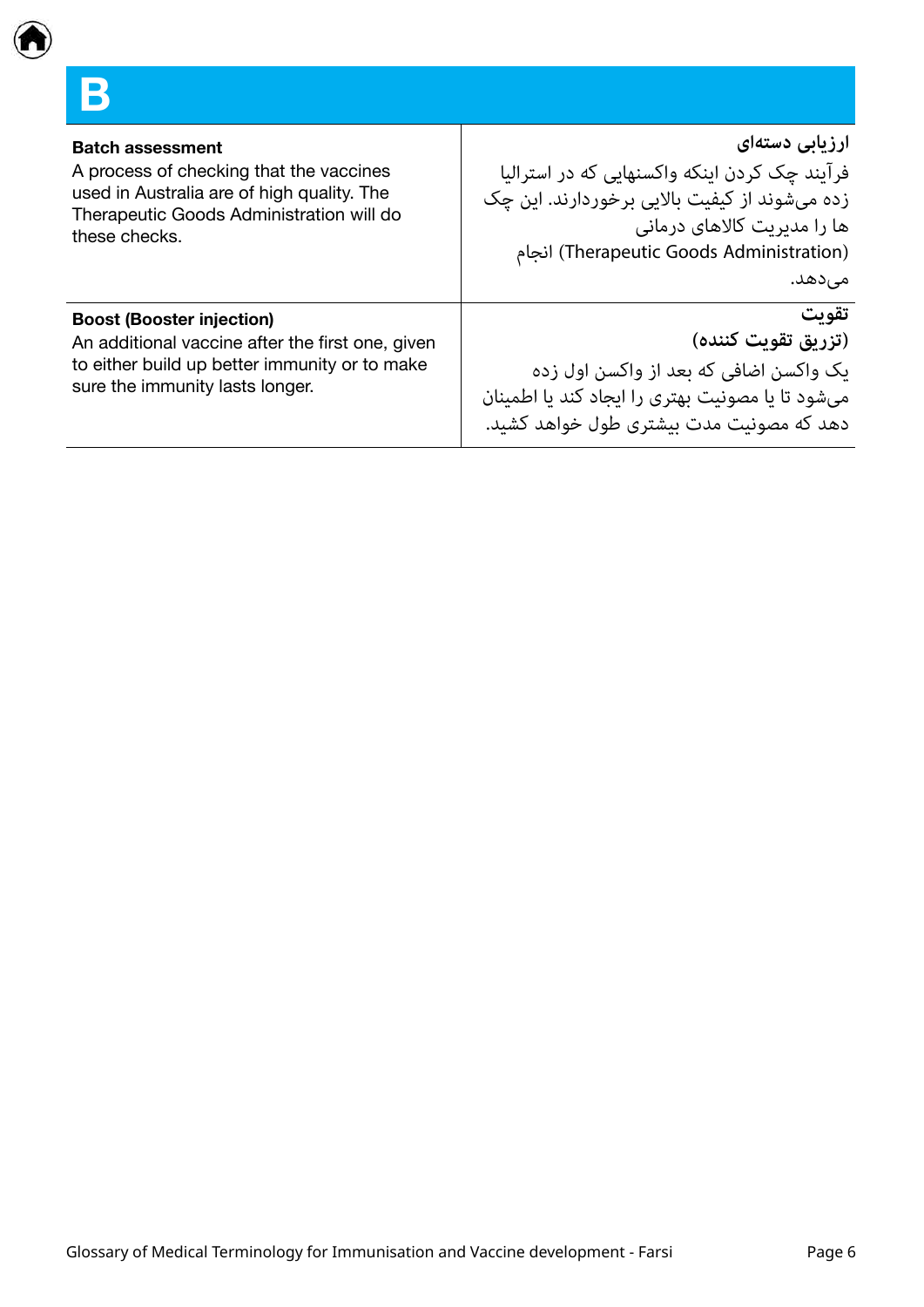<span id="page-6-0"></span>

| <b>Coalition for Epidemic Preparedness</b><br><b>Innovations (CEPI)</b><br>An international organisation that will help<br>many countries gain access to COVID-19<br>vaccines. It will help governments, including<br>lower income countries, to access safe and<br>effective vaccines for 20% of their population.                                                                 | ائتلاف برای نوآوری در حوزه آمادگی برای اپیدمی<br>یک سازمان بین لمللی که به خیلی کشورها کمک<br>خواهد کرد تا به واکسن COVID-19 دسترسی داشته<br>باشند. این سازمان به دولتها، شامل کشورهای کم<br>درآمد، کمک خواهد کرد تا برای ۲۰٪ از جمعیتشان<br>به واکسنهای امن و موثر دسترسی داشته باشند.                                                            |
|-------------------------------------------------------------------------------------------------------------------------------------------------------------------------------------------------------------------------------------------------------------------------------------------------------------------------------------------------------------------------------------|----------------------------------------------------------------------------------------------------------------------------------------------------------------------------------------------------------------------------------------------------------------------------------------------------------------------------------------------------|
| <b>Cell culture</b><br>Using cells grown in liquid to make vaccine<br>ingredients.                                                                                                                                                                                                                                                                                                  | كشت سلول<br>استفاده از سلولهای رشد یافته در مایع برای ساختن<br>مواد واكسن                                                                                                                                                                                                                                                                          |
| <b>Clinical Trial</b><br>A type of research study. People either receive<br>a new vaccine or are in the control group. The<br>control group may receive a different vaccine<br>or a placebo, meaning a simple substance<br>with no effects on the body. Participants<br>usually do not know which group they are in.<br>Scientists test the safety and benefits of new<br>vaccines. | كارآزمايى بالينى<br>نوعی مطالعه پژوهشی. افراد یا واکسن جدیدی را<br>دریافت میکنند یا در گروه کنترل هستند. گروه<br>کنترل ممکن است واکسن متفاوتی را دریافت کنند<br>یا یک دارونما، یعنی یک ماده سادهای که هیچ اثری<br>روی بدن ندارد. شرکت کنندگان معمولا نمیدانند<br>که در کدام گروه هستند. دانشمندان ایمنی و منافع<br>واکسنهای جدید را آزمایش میکنند. |
| <b>Cold chain</b><br>Shipping and storing vaccines at the correct<br>temperature.                                                                                                                                                                                                                                                                                                   | زنجير سرد<br>حمل و ذخیره واکسنها در دمای درست.                                                                                                                                                                                                                                                                                                     |
| <b>Combination vaccine</b><br>Combination vaccines take two or more<br>vaccines that could be given individually and<br>put them into one shot.                                                                                                                                                                                                                                     | واكسن تركيبي<br>در واکسن های ترکیبی دو یا چند واکسن که<br>میشود به صورت جداگانه تزریق کرد در یک<br>تزريق گنجانده ميشوند.                                                                                                                                                                                                                           |
| <b>Convalescent plasma</b><br>Plasma is the liquid part of blood. It is<br>collected from a person after they have had<br>an infection. The liquid contains antibodies<br>against the germ. Sometimes this plasma<br>can be given to other people to prevent them<br>getting sick or to help them get better.                                                                       | يلاسماي نقاهت<br>پلاسما بخش مایع خون است. پلاسما از شخصی که<br>عفونتي داشته است گرفته ميشود. اين مايع حاوي<br>يادتنهاي ضد ميكرب است. برخي اوقات ميتوان<br>این مایع را به افراد دیگر داد تا از بیمار شدنشان<br>پیشگیری یا به بهبودشان کمک شود.                                                                                                      |
| Conjugate vaccine<br>The joining together of two compounds<br>(usually a protein and polysaccharide) to<br>increase a vaccine's effectiveness.                                                                                                                                                                                                                                      | واكسن مزدوج<br>به هم پیوستن دو ترکیب (معمولا یک پروتئین و<br>یلی ساکارید) برای افزایش اثر بخشی واکسن.                                                                                                                                                                                                                                              |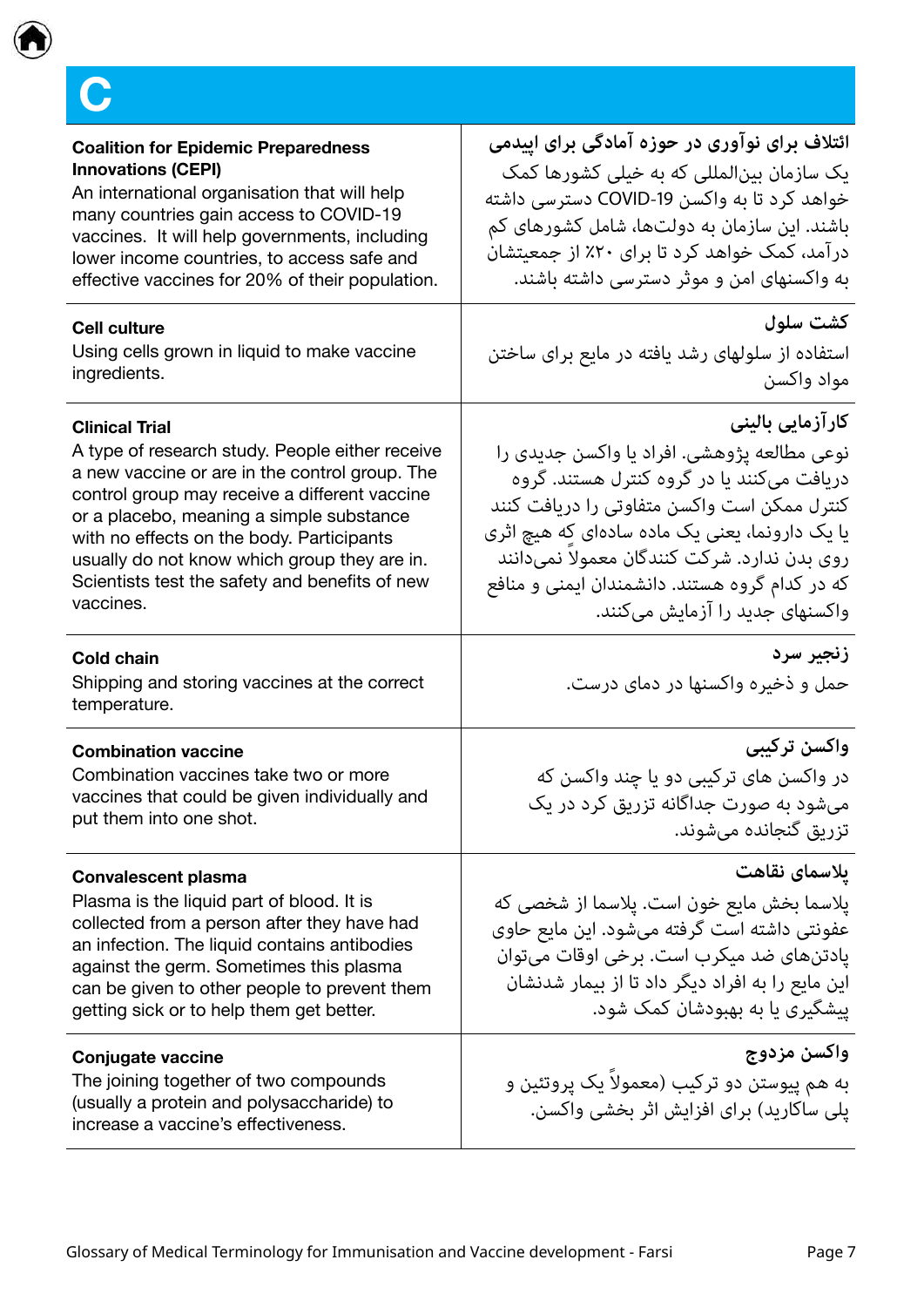### $C$  Cont'd

| <b>Control group</b>                                                                                                                                                                                                                                                                                                                                                                                                                                                          | گروه کنترل                                                                                                                                                                                                                                                                                                                                                                                               |
|-------------------------------------------------------------------------------------------------------------------------------------------------------------------------------------------------------------------------------------------------------------------------------------------------------------------------------------------------------------------------------------------------------------------------------------------------------------------------------|----------------------------------------------------------------------------------------------------------------------------------------------------------------------------------------------------------------------------------------------------------------------------------------------------------------------------------------------------------------------------------------------------------|
| A group of people who do not receive the<br>vaccine or drug being tested. Instead, they<br>may get the normal intervention (drug,<br>vaccine, or treatment), a placebo or nothing.<br>The aim of the trial is to compare what<br>happens in each group. The results must be<br>different enough between the two groups to<br>prove that the difference has not just occurred<br>by chance.<br>A placebo is a 'dummy' treatment, such as a<br>sugar pill, that looks the same. | گروهی از افراد که واکسن یا داروی مورد آزمایش<br>را دریافت نمیکنند. در عوض، ممکن است مداخله<br>معمولی را دریافت کنند (دارو، واکسن یا درمان)،<br>یا یک دارونما و یا هیچ. هدف از کارآزمایی مقایسه<br>چیزهایی است که برای هر گروه اتفاق میافتد.<br>نتایج بین دو گروه باید آنقدر متفاوت باشد که ثابت<br>شود آن تفاوت اتفاقي نبوده است.<br>دارونما یک درمان "ساختگی" مانند قرص قند است<br>که به نظر یکسان است. |
| Contraindication<br>An illness (or health condition) that increases<br>the risk for a serious adverse health<br>consequence.                                                                                                                                                                                                                                                                                                                                                  | منع استعمال<br>یک بیماری (یا شرایط پزشکی) که خطر عواقب<br>نامطلوب جدی برای سلامتی را افزایش میدهد.                                                                                                                                                                                                                                                                                                       |
| <b>COVAX</b><br>An international partnership that aims to<br>support the development and delivery of the<br>COVID-19 vaccines fairly around the world.                                                                                                                                                                                                                                                                                                                        | كوواكس<br>یک مشارکت بین لمللی که هدف آن حمایت از<br>توليد و تحويل واكسن COVID-19 بطور منصفانه در<br>سراسر جهان است.                                                                                                                                                                                                                                                                                      |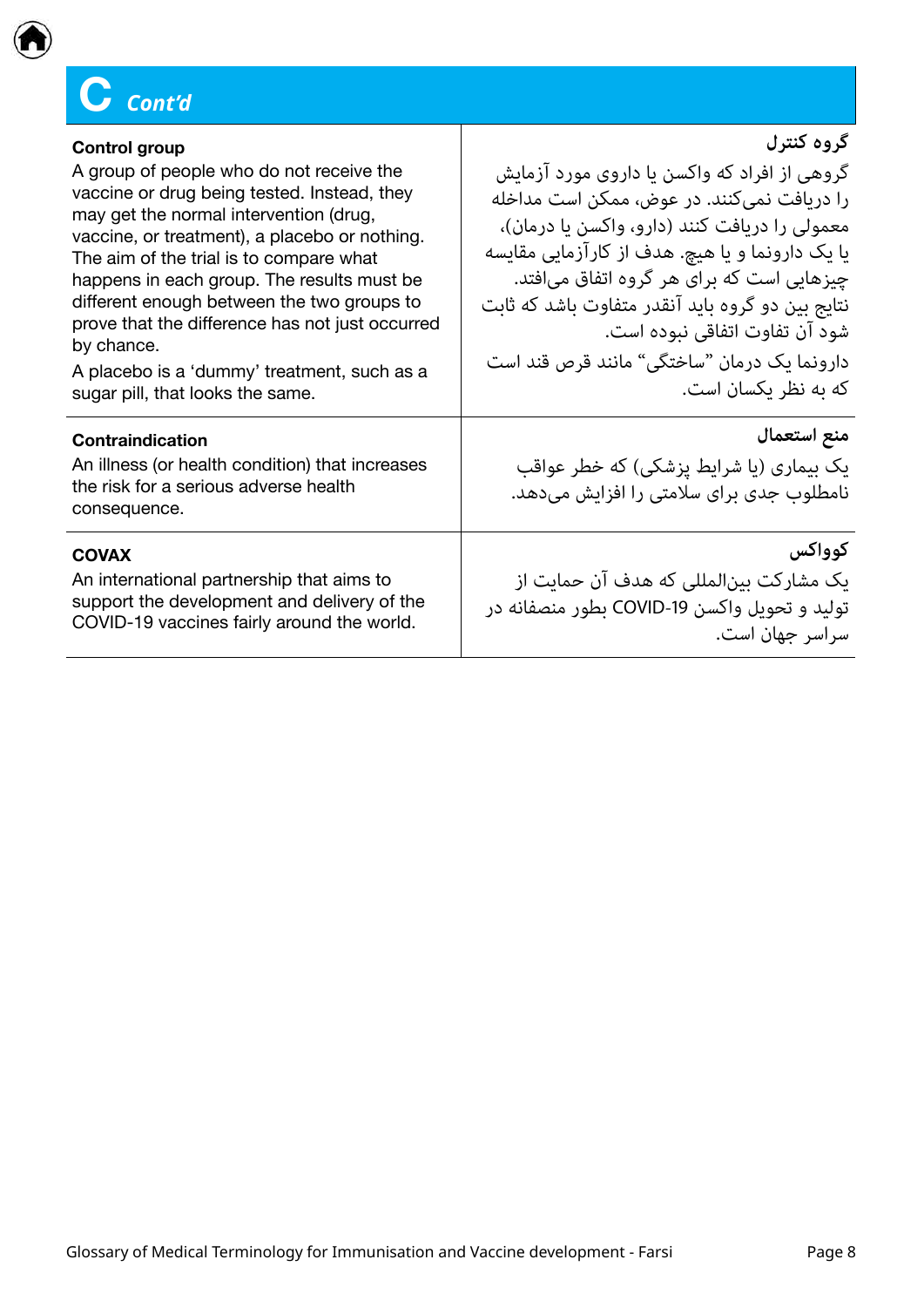<span id="page-8-0"></span>

**D**

| <b>Deltoid</b>                                                                                                             | ماهیچه دالی                                                                  |
|----------------------------------------------------------------------------------------------------------------------------|------------------------------------------------------------------------------|
| A muscle in the upper arm where vaccine is                                                                                 | ماهیچهای در بالای بازو که واکسن به آن تزریق                                  |
| given.                                                                                                                     | می شود.                                                                      |
| <b>Dose</b>                                                                                                                | دوز                                                                          |
| An amount of a medicine or drug taken.                                                                                     | مقدار دارویی که مصرف میشود.                                                  |
| <b>Dosing error</b><br>When medicines are given in the wrong<br>amount, at the wrong time point or to the<br>wrong person. | خطای دوز<br>وقتی دارو به مقدار غلط، در زمان غلط یا به شخص<br>غلط داده میشود. |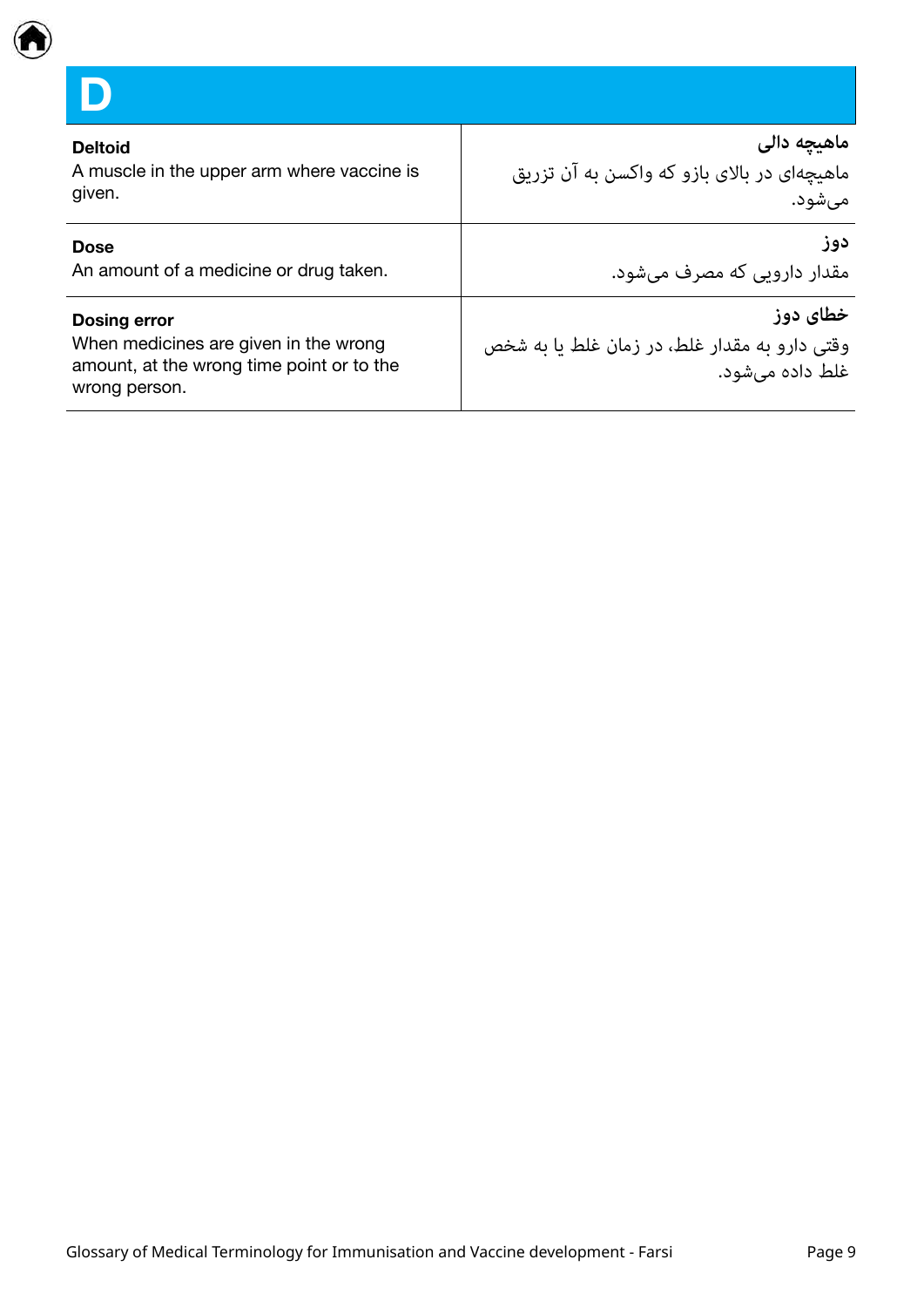<span id="page-9-0"></span>

**E**

| <b>Efficacy</b>                                                     | تاثير                                                                 |
|---------------------------------------------------------------------|-----------------------------------------------------------------------|
| How well a vaccine works during a research                          | اینکه یک واکسن در مطالعه پژوهشی تا چه حد                              |
| study.                                                              | خوب کار میکند.                                                        |
| <b>Effectiveness</b><br>How well a vaccine works in the real world. | اثر بخشى<br>اینکه یک واکسن در دنیای واقعی تا چه حد خوب<br>کار می)کند. |
| <b>Epidemic</b>                                                     | اييدمى                                                                |
| A widespread amount or rapid increase of                            | مقدار گسترده یا افزایش سریع یک بیماری عفونی                           |
| an infectious disease in a community at a                           | در یک جامعه در یک زمان خاص. تعداد بیش از                              |
| particular time. More cases than normal.                            | امعمول مواراد.                                                        |
| <b>Elimination of infection</b>                                     | از بين بردن عفونت                                                     |
| Zero cases of an infection in a specified                           | صفر بودن تعداد موارد عفونت در یک منطقه                                |
| geographic area (i.e. a country). Example:                          | جغرافیایی مشخص (یعنی یک کشور). نمونه:                                 |
| Measles in Australia.                                               | سرخک در استرالیا.                                                     |
| <b>Eradication</b>                                                  | رىشە كنى                                                              |
| Zero cases of the germ in the entire world.                         | صفر بودن تعداد موارد یک میکرب در سراسر                                |
| Example: Smallpox.                                                  | حهان. نمونه: آىله.                                                    |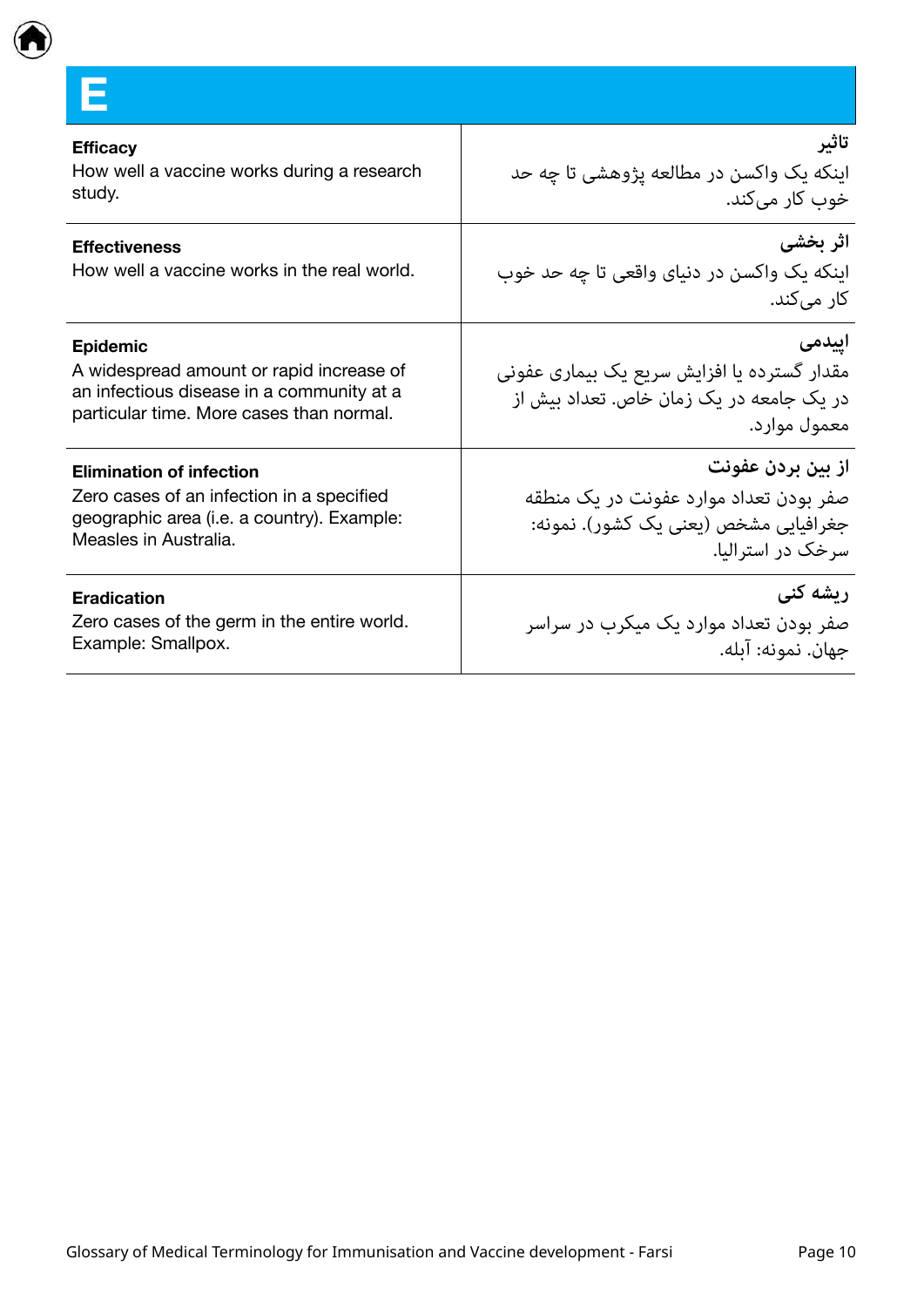### <span id="page-10-0"></span>**H**

### **Herd** immunity

When most people in a community have protection against an infection. High levels of protection make it more and more difficult for the germ to pass from person to person. This can successfully stop the spread of disease in the community.

وقتی بیشتر افراد در یک جامعه از محافظت در مقابل یک عفونت برخوردارند. سطح باالی محافظت، انتقال میکرب را از فردی به فرد دیگر دشوارتر میکند. این میتواند با موفقیت از شیوع بیماری در جامعه جلوگیری کند.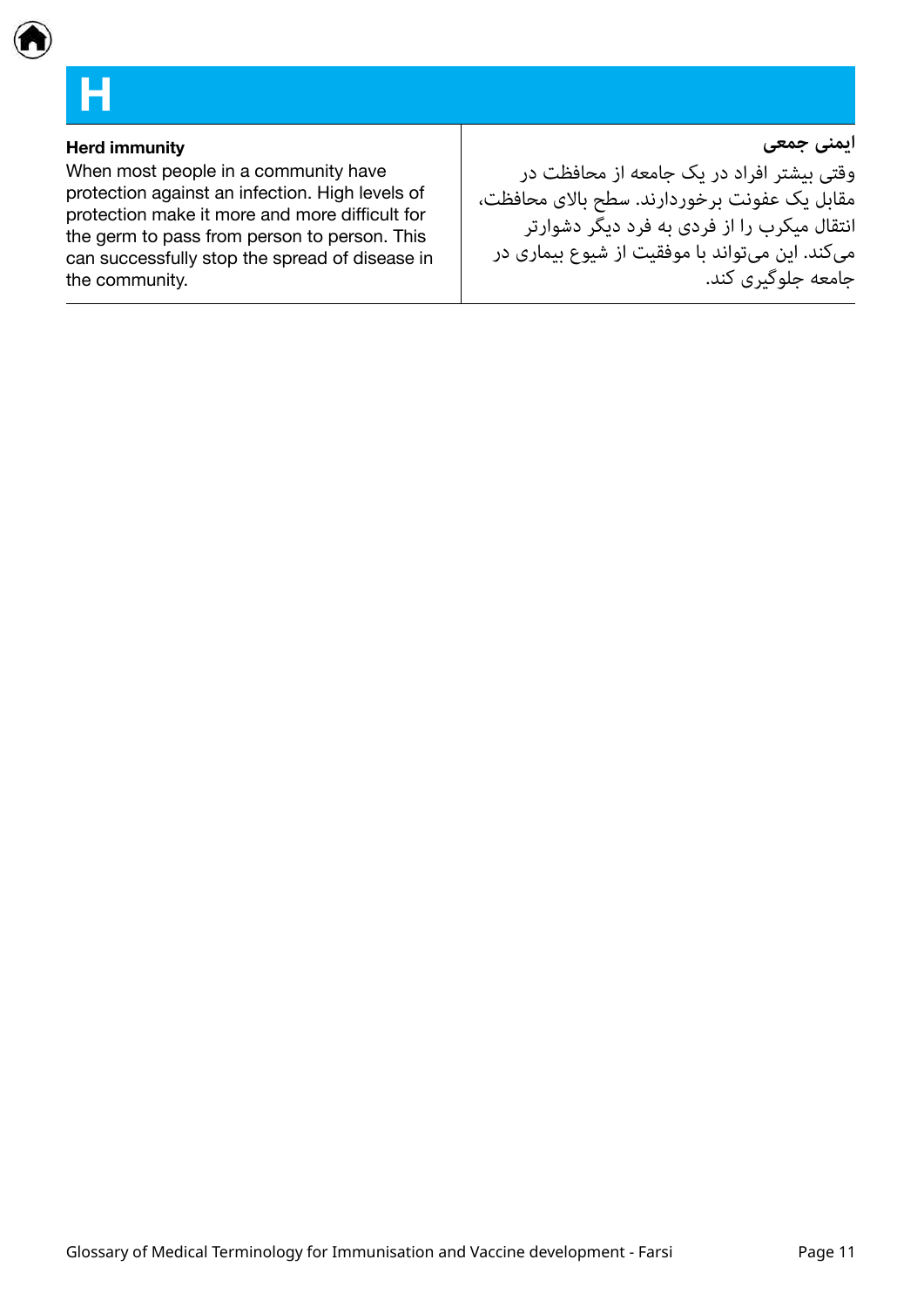<span id="page-11-0"></span>

| Immune system                                     | سیستم ایمنی                                       |
|---------------------------------------------------|---------------------------------------------------|
| The body's system for identifying and killing     | سیستم بدن برای شناسایی و کشتن میکربها برای        |
| germs to protect us against infection and         | محافظت از ما در مقابل عفونت و بیماری. این         |
| disease. It involves making antibodies            | شامل ساختن یادتنها است که در خون حرکت             |
| that move in the blood, recognize foreign         | کرده، مواد خارجی مثل باکتریها و ویروسها را        |
| substances like bacteria and viruses, and         | شناسایی میکنند و خود را به آن متصل میکنند.        |
| attach to them. It signals to the body to get rid | این به بدن علامت میدهد تا از شر مواد خارجی        |
| of the foreign substances.                        | خلاص شود.                                         |
| Immune response                                   | واكنش ايمنى                                       |
| The immune response is how your body              | واکنش ایمنی به این صورت است که بدن شما            |
| recognizes and defends itself against bacteria,   | باکتریها، ویروسها و موادی را که به نظر خارجی      |
| viruses, and substances that appear foreign       | و مضر می رسند، تشخیص داده و در مقابل آن از        |
| and harmful.                                      | خود دفاع می کند.                                  |
| <b>Immunity</b>                                   | ایمنی                                             |
| Being able to avoid getting sick or avoid         | توانایی اجتناب از مریض شدن یا اجتناب از عفونت     |
| getting infected when exposed to a germ.          | بعد از قرار گرفتن در معرض یک میکرب. بدن شما       |
| Your body builds this immunity by either being    | با قرار گرفتن در معرض میکربها یا پس از تزریق      |
| exposed to the gems or by getting a vaccine.      | واکسن این ایمنی را ایجاد میکند. سیستم ایمنی       |
| Your immune system has a "memory"- it can         | شما یک "حافظه" دارد – میتواند میکربهایی را        |
| remember germs that it has seen previously        | که قبلا دیده به یاد بیاورد و میداند چگونه به آنها |
| and knows how to attack them.                     | حمله کند.                                         |
| <b>Immunisation</b>                               | ايمن سازى                                         |
| The process of developing immunity to an          | فرآيند ايجاد ايمني در مقابل يک عفونت، معمولاً با  |
| infection, usually by getting vaccinated.         | زدن واكسن.                                        |
| <b>Inactivated vaccine</b>                        | واكسن غير فعال                                    |
| A vaccine made from a germ that has been          | واکسنی که از میکرب کشته شده ساخته میشود.          |
| killed. The germ is killed either by high heat    | میکرب یا با حرارت زیاد یا با مواد شیمیایی کشته    |
| or by chemicals. When this killed germ is         | میشود. وقتی این میکرب کشته شده به بدن شما         |
| injected into your body, it helps your immune     | تزریق میشود، به سیستم ایمنی شما کمک میکند         |
| system learn to find the germ, without the risk   | تا بدون حطر بیمار شدن، یاد بگیرد که میکرب را      |
| of getting sick.                                  | ييدا كند.                                         |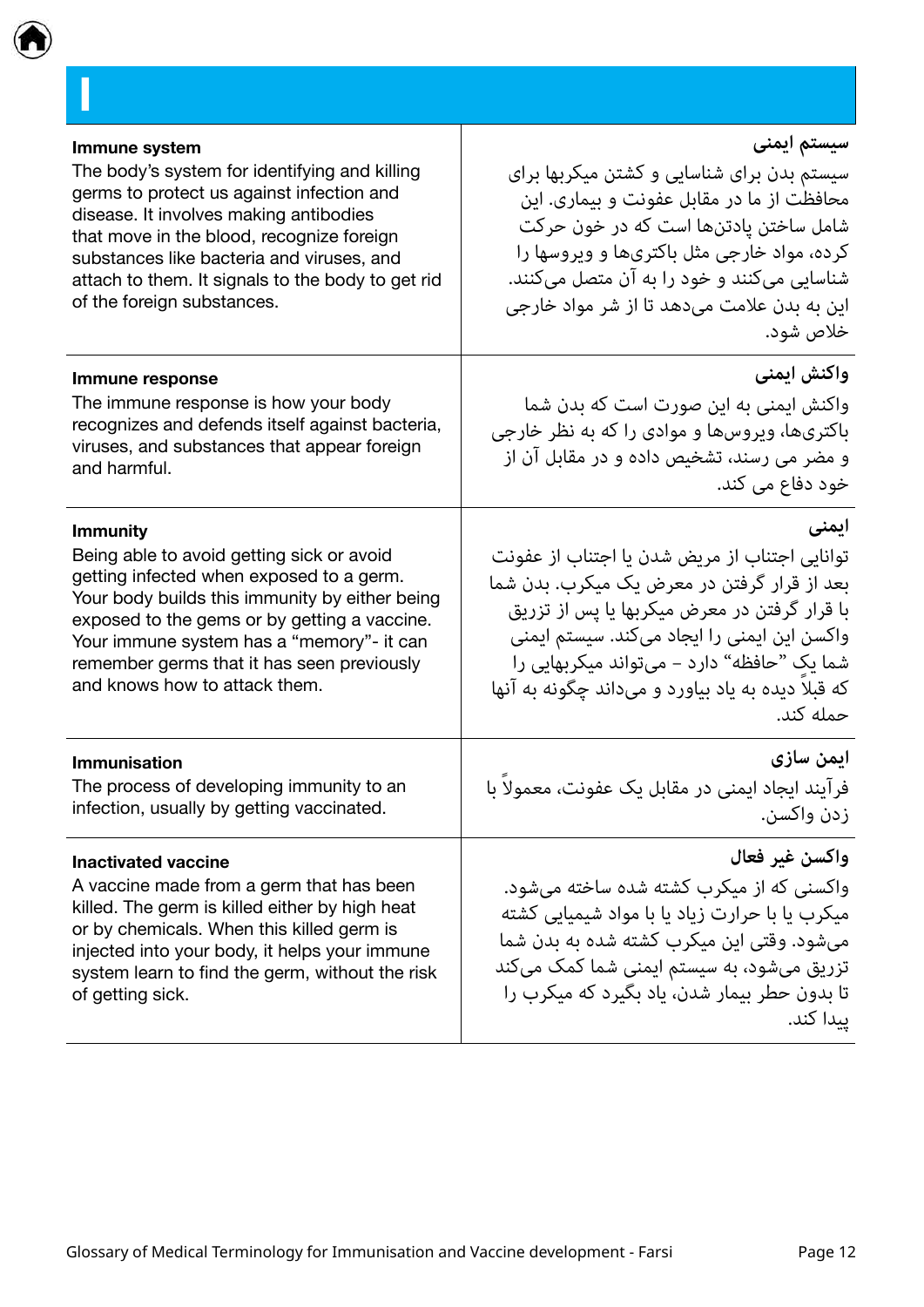<span id="page-12-0"></span>

#### **Lipid**

**L**

Lipid is fat that is used to make a protective bubble around the mRNA in mRNA vaccines. mRNA is a type of small molecule. mRNA is very weak and breaks down quickly in the body if it is not protected. Once the mRNA is transported into the cell, it is broken down inside the cell.

### **لیپید**

لیپید نوعی چربی است که در واکسنهای mRNA برای ایجاد یک حباب محافظ در اطراف mRNA استفاده میشود. mRNA نوعی مولکول کوچک است. mRNA خیلی ضعیف است و اگر محفوظ نباشد خیلی زود در بدن تجزیه میشود. وقتی mRNA به داخل سلول منتقل شود در داخل سلول تجزیه میشود.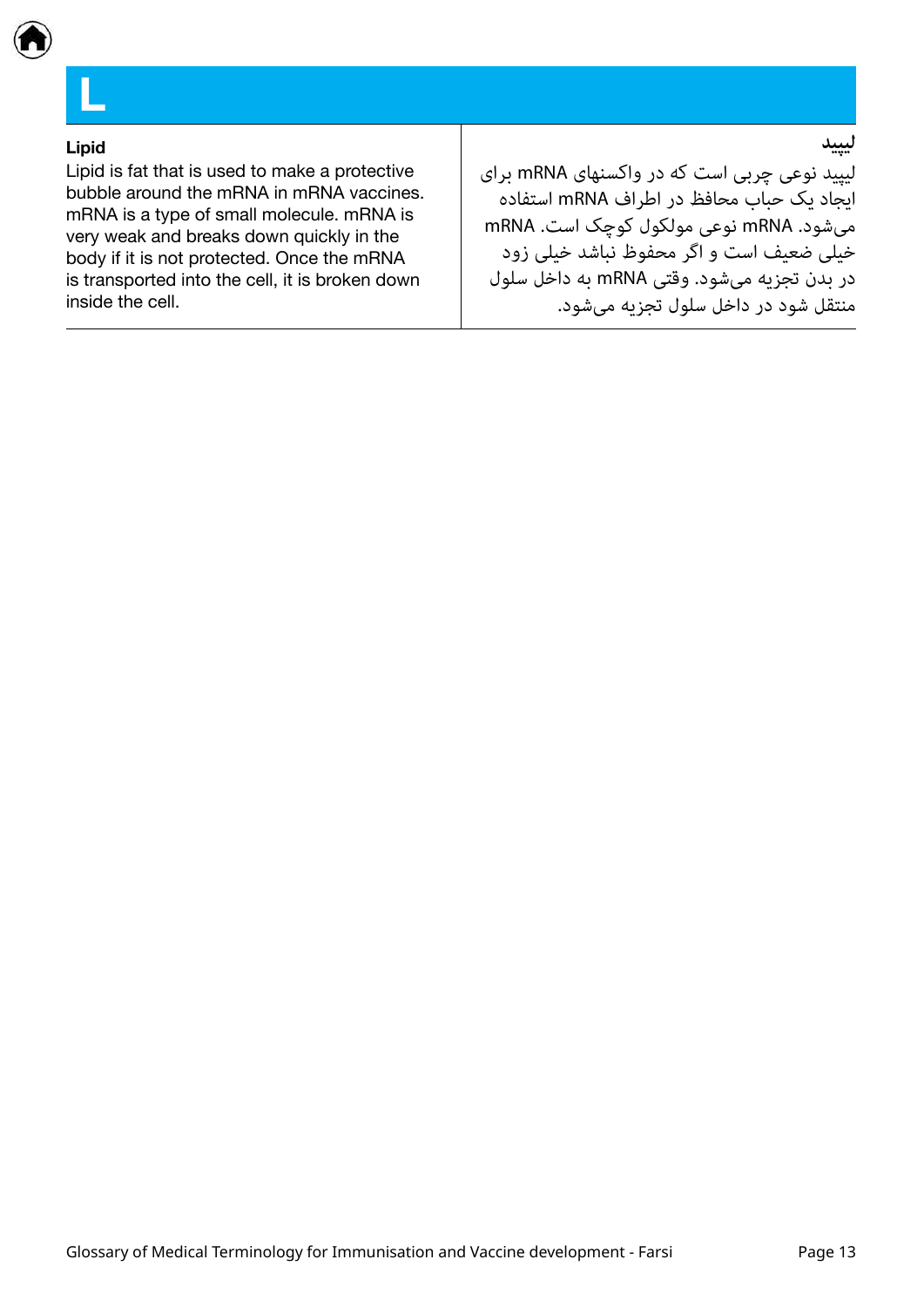<span id="page-13-0"></span>

| <b>Messenger RNA (mRNA)</b>                                                           | RNA پيام رسان (mRNA)                                   |
|---------------------------------------------------------------------------------------|--------------------------------------------------------|
| A type of small molecule that your cells use as                                       | نوعی مولکول کوچک که سلولهای شما از آن به               |
| instructions to make protein. mRNA tells your                                         | عنوان دستورالعمل براى ساختن پروتئين استفاده            |
| cells how to put together a specific protein                                          | ميکنند. mRNA به سلولهای شما ميگويد که چگونه            |
| using building blocks (called amino acids).                                           | با استفاده از عناصر سازنده (اسیدهای آمینه)             |
| You have many millions of mRNA molecules in                                           | پروتئین خاصی را ترکیب کند. در هر زمان، شما             |
| your body at any one time- all being used to                                          | چندین میلیون مولکول mRNA در بدنتان دارید که            |
| make proteins.                                                                        | همه آنها برای ساختن پروتئین به کار میروند.             |
| mRNA vaccine                                                                          | واكسن mRNA                                             |
| mRNA vaccines teach our cells how to make                                             | واکسنهای mRNA به سلولهای ما یاد می دهند که             |
| a harmless protein-or even just a piece of                                            | چگونه یک پروتئین بی آزار – یا حتی یک تکه از            |
| a protein. This protein activates an immune                                           | پروتئین را بسازند. این پروتئین یک واکنش ایمنی          |
| response inside our bodies. That immune                                               | را در داخل بدن ما فعال میکند. این واکنش ایمنی          |
| response, which produces antibodies, is what                                          | که پادتن ها را به وجود میآورد چیزی است که ما           |
| protects us from getting very unwell if the real                                      | را در مقابل بیماری شدید در صورت ورود ویروس             |
| virus enters our bodies.                                                              | واقعی به بدنمان محافظت میکند                           |
| <b>Morbidity</b><br>Illness that happens due to a specific infection<br>or condition. | ناخوشي<br>بیماری ناشی از یک عفونت یا شرابط بخصوص       |
| <b>Mortality</b><br>Deaths that happen due to a specific infection<br>or condition.   | مرگ و میر<br>مرگهای ناشی از یک عفونت یا بیماری ِ بخصوص |
| Multi-dose vial                                                                       | ويال چند دوزي                                          |
| The containers (vials) hold more than one                                             | ظروفي (ويال ها) كه در آن بيش از يک دوز دارو يا         |
| dose of a medicine or vaccine in a single vial.                                       | واکسن در یک ویال وجود دارد.                            |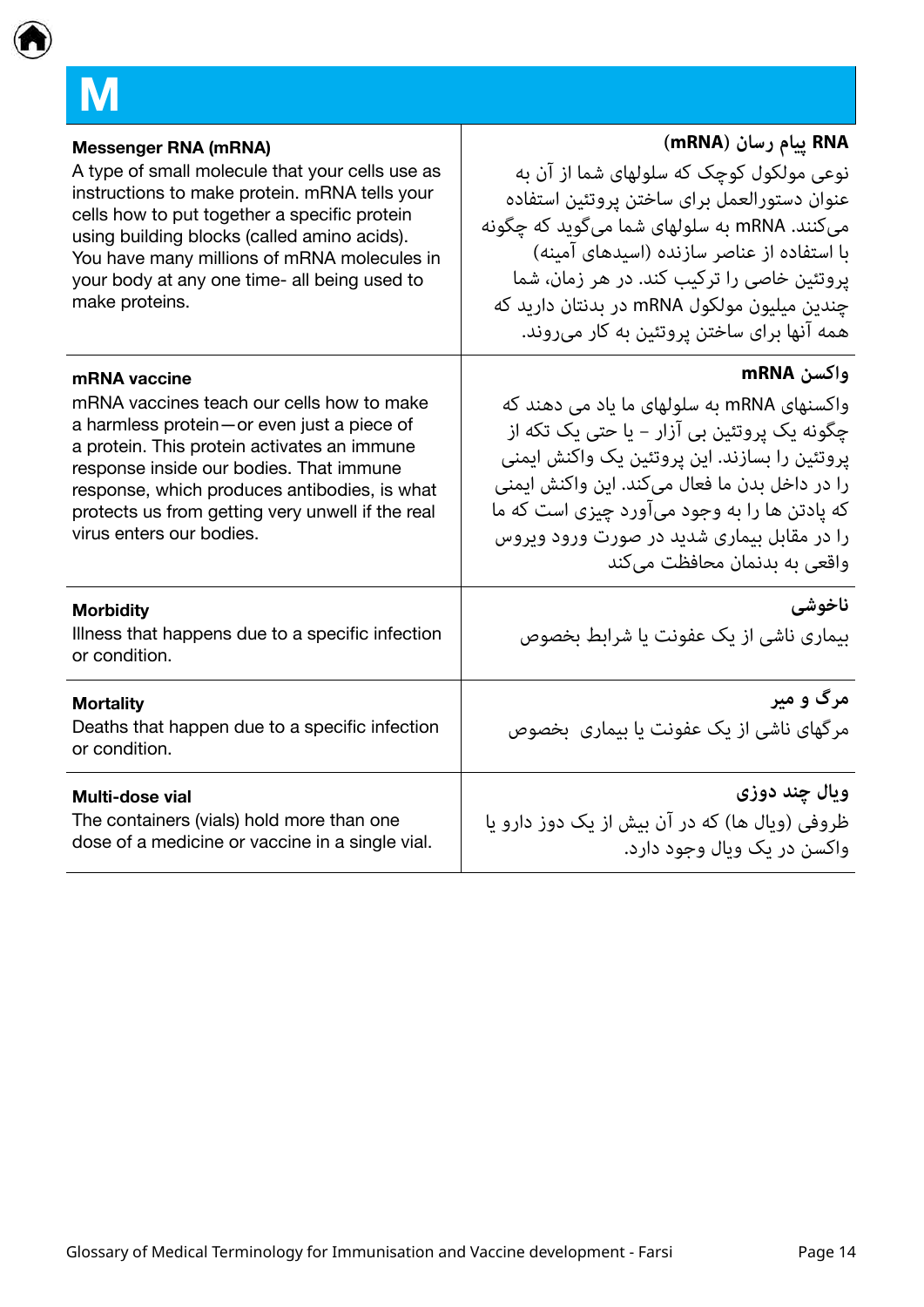<span id="page-14-0"></span>

## **N**

#### **Neutralisation**

One way that our immune system can protect us from an infection. Our immune system makes antibodies that stick all over the surface of a virus. When the virus tries to stick onto our cells, the antibodies get in the way and stop the virus from getting into our cells. They also help other parts of the immune system recognise and destroy the virus

**خنثی سازی**

یک راه که سیستم ایمنی ما میتواند ما را از عفونت محافظت کند. سیستم ایمنی ما پادتن هایی را میسازد که به تمام سطح یک ویروس میچسبند. وقتی ویروس سعی میکند وارد سلولهای ما شود، این پادتن ها مانع میشوند و نمیگذارند ویروس وارد .<br>سلولهای ما شود. آنها به بخشهای دیگر سیستم ایمنی نیز کمک میکنند تا ویروسها را شناخته و نابود کنند.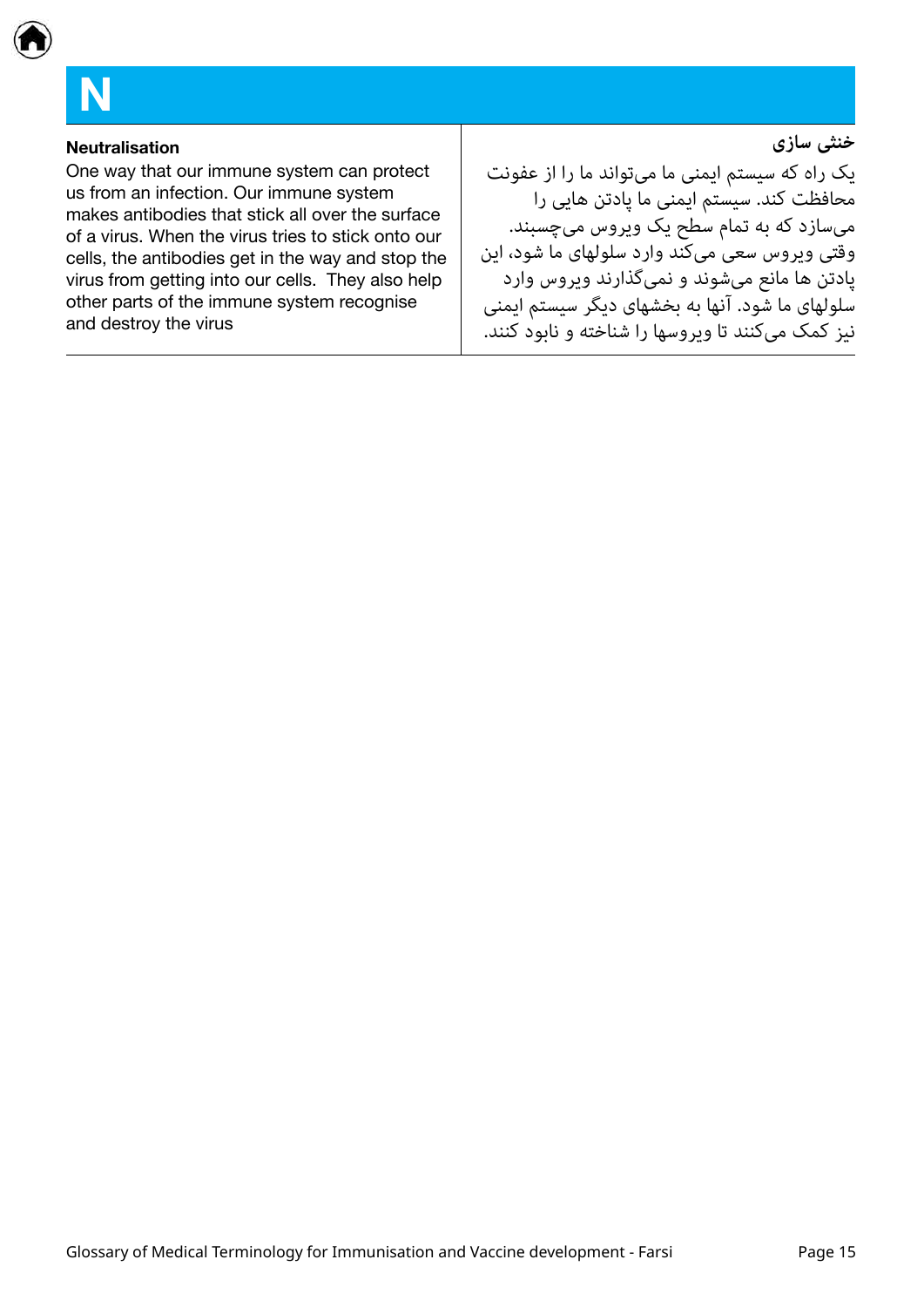<span id="page-15-0"></span>

**P**

| <b>Pandemic</b><br>Spread of a new disease to every country<br>around the world.                                                                                                                                                                                                                                                                 | پاندمی (همه گیری)<br>یخش یک بیماری جدید در همه کشورهای دنیا.                                                                                                                                                                                                                                                        |
|--------------------------------------------------------------------------------------------------------------------------------------------------------------------------------------------------------------------------------------------------------------------------------------------------------------------------------------------------|---------------------------------------------------------------------------------------------------------------------------------------------------------------------------------------------------------------------------------------------------------------------------------------------------------------------|
| <b>Pathogen</b><br>A germ that can cause disease if you are<br>infected, such as a virus.                                                                                                                                                                                                                                                        | پاتوژن (بیماری زا)<br>میکربی که اگر به آن آلوده شوید میتواند بیماری<br>ایجاد کند، مثل ویروس                                                                                                                                                                                                                         |
| <b>Peer-review</b><br>Independent experts examine other people's<br>research to make sure it is appropriate and<br>correct.                                                                                                                                                                                                                      | بازنگری توسط همردیفان<br>متخصصین مستقل پژوهش دیگران را بررسی<br>میکنند تا از مناسب و صحیح بودن آن اطمینان<br>حاصل شود.                                                                                                                                                                                              |
| <b>Placebo</b><br>A substance or treatment that has no effect<br>on human beings.                                                                                                                                                                                                                                                                | دارونما<br>ماده یا درمانی که هیچ  تاثیری روی انسانها ندارد.                                                                                                                                                                                                                                                         |
| Polysaccharide vaccine<br>A vaccine containing long threads of sugar<br>molecules, which look like the surface of<br>some kinds of bacteria. Polysaccharide<br>vaccines are available for pneumococcal<br>disease (such as pneumonia).                                                                                                           | واکسن پلیساکارید<br>واکسنی حاوی رشتههای طولانی مولکولهای قند<br>که مانند سطح برخی از انواع باکتریها به نظر<br>می رسد. واکسن های پلیساکارید برای بیماری<br>ينوموكوكي (مثل ذاتالريه) موجود است.                                                                                                                       |
| <b>Pre-Clinical Trial</b><br>A research study done before a clinical trial.<br>The study tests whether a vaccine is safe<br>to test on humans. As part of the COVID-19<br>trials, animal models included experiments on<br>animals including mice and macaques.                                                                                  | ییش از کارآزمایی بالینی<br>یک مطالعه پژوهشی که پیش از کارآزمایی بالینی<br>انجام میشود. در این مطالعه امن بودن آزمایش<br>یک واکسن روی انسان آزمایش میشود. به عنوان<br>بخشی از کارآزماییهای COVID-۱۹ الگوهای<br>حیوانی شامل آزمایشاتی روی موشها و ماکاکها بود.                                                        |
| <b>Prime</b><br>The first time a vaccine is given.                                                                                                                                                                                                                                                                                               | نخست<br>اولین باری که یک واکسن زده میشود                                                                                                                                                                                                                                                                            |
| <b>Protein subunit vaccine</b><br>Include harmless pieces (proteins) of the germ<br>instead of the entire germ. Once vaccinated,<br>our bodies recognize that the protein should<br>not be there and build blood elements called<br>T-lymphocytes and antibodies that will<br>remember how to fight the germ if we are<br>exposed in the future. | واكسن زير واحد يروتئين<br>گذاشتن تکههای بی آزاری از میکرب (پروتئینها)<br>بجای میکرب کامل. پس از تزریق واکسن، بدن ما<br>تشخیص میدهد که این پروتئین نباید در بدن باشد<br>و عناصر خونی به نام لنفوسیت های T و پادتن ها<br>را میسازد که اگر در آینده در معرض میکرب قرار<br>گرفتیم به یاد میآورند که چگونه با آن بجنگند. |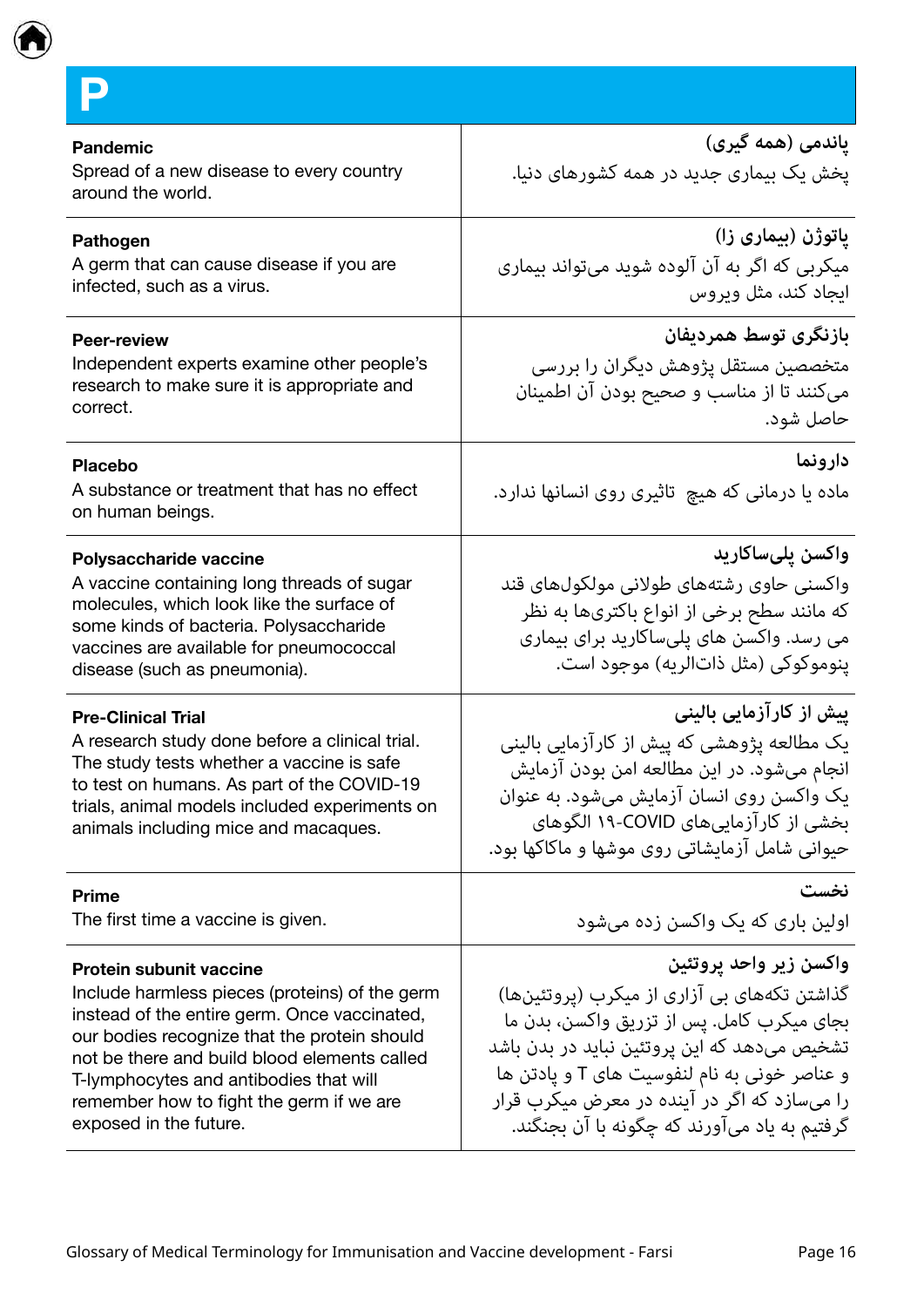<span id="page-16-0"></span>

| <b>Roll out</b><br>The introduction of a new drug or vaccine.<br>For the COVID-19 vaccination program this<br>includes multiple phases: 1a, 1b, 2a, 2b, 3.<br>Priority groups are identified by considering<br>current public health and medical evidence<br>on who would be most affected if they got<br>COVID-19. | توزيع همگاني<br>شناساندن یک دارو یا واکسن جدید. برنامه<br>واكسيناسيون COVID-19 شامل چند مرحله است:<br>1a, 1b, 2a, 2b, 3. گروههای اولویت دار با در نظر<br>گرفتن شواهد جاری بهداشت عمومی و پزشکی<br>در مورد اینکه چه کسی تحت بیشترین تاثیر قرار<br>خواهد داشت اگر COVID-19 بگیرد تعیین میشوند. |
|---------------------------------------------------------------------------------------------------------------------------------------------------------------------------------------------------------------------------------------------------------------------------------------------------------------------|----------------------------------------------------------------------------------------------------------------------------------------------------------------------------------------------------------------------------------------------------------------------------------------------|
| Reactogenicity                                                                                                                                                                                                                                                                                                      | واكنش زايي                                                                                                                                                                                                                                                                                   |
| A group of effects that often happen after                                                                                                                                                                                                                                                                          | گروهی از تاثیرات که اغلب بعد از زدن واکسن                                                                                                                                                                                                                                                    |
| vaccination. It can include pain, redness                                                                                                                                                                                                                                                                           | پیش میآید. این میتواند شامل درد، قرمز شدن یا                                                                                                                                                                                                                                                 |
| or swelling around where the vaccine was                                                                                                                                                                                                                                                                            | تورم محل تزريق واكسن باشد. شخص ممكن است                                                                                                                                                                                                                                                      |
| injected. A person might feel tired, or hot or                                                                                                                                                                                                                                                                      | احساس خستگی یا گرم بودن کند یا سر درد داشته                                                                                                                                                                                                                                                  |
| have a headache. Importantly, these are signs                                                                                                                                                                                                                                                                       | باشد. مهم این است که اینها نشانه کار کردن واکنش                                                                                                                                                                                                                                              |
| that an immune response is working.                                                                                                                                                                                                                                                                                 | ایمنی هستند.                                                                                                                                                                                                                                                                                 |
| <b>Regulatory body</b>                                                                                                                                                                                                                                                                                              | نهاد تنظیم و اعمال مقررات                                                                                                                                                                                                                                                                    |
| A government organisation that decides                                                                                                                                                                                                                                                                              | یک سازمان دولتی که تصمیم میگیرد چه واکسنی                                                                                                                                                                                                                                                    |
| which vaccines can be registered in a country                                                                                                                                                                                                                                                                       | میتواند در کشوری به ثبت برسد و قانونا استفاده                                                                                                                                                                                                                                                |
| and legally used in the country.                                                                                                                                                                                                                                                                                    | شود.                                                                                                                                                                                                                                                                                         |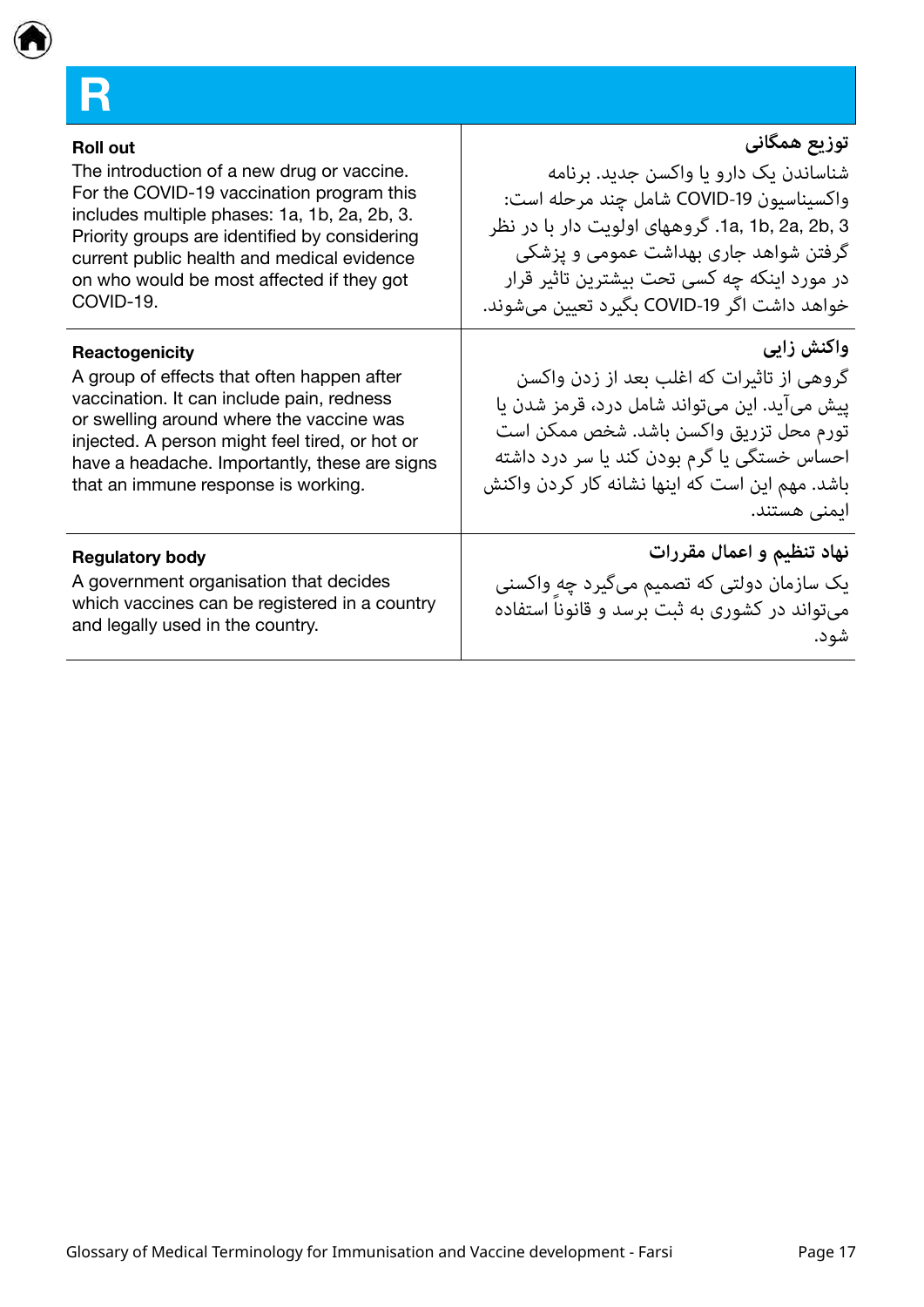<span id="page-17-0"></span>**S**

| ِ سارس-کو-۲                                                                                                                                                                      |
|----------------------------------------------------------------------------------------------------------------------------------------------------------------------------------|
| نام رسمی ویروسی که باعث بیماری COVID-19<br>میشود. این ویروس به خانوادهای از ویروسها تعلق<br>ِ دارد که ویروسهای کرونا نامیده می شود                                               |
| پروتئین سنبله (اسیایک)<br>ویروسهای کرونا برجستگیهای تیزی در سطح<br>خود دارند. این برجستگیها پروتئین سنبله نامیده<br>میشوند. آنها به ویروس کمک میکنند که وارد<br>سلولهای فرد شود. |
| سرولوژی (سرم شناسی)<br>اندازه گرفتن مقدار یادتن (پروتئینهای ایمنی)<br>موجود در خون.                                                                                              |
| عوارض جانبي<br>هر نوع اثر ناخواسته يا غبر منتظره واكسن.                                                                                                                          |
|                                                                                                                                                                                  |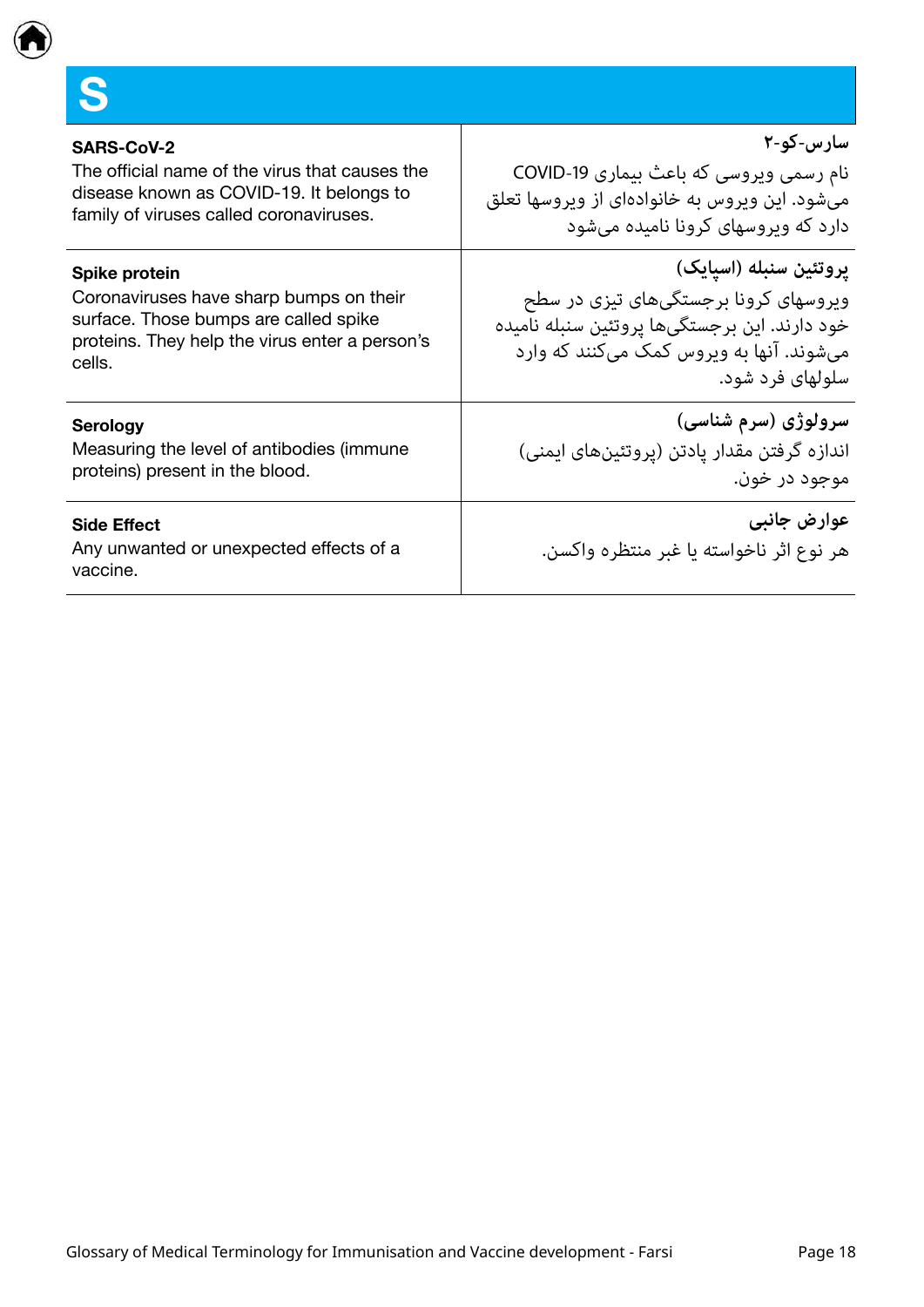### <span id="page-18-0"></span>**T**

| <b>Therapeutic Goods Administration (TGA)</b><br>The Therapeutic Goods Administration (TGA)<br>is responsible for checking vaccines and<br>other medicines before they can be used in<br>Australia.                               | مدیریت کالاهای درمانی (TGA)<br>مدیریت کالاهای درمانی (TGA) مسئول است<br>که واکسنها و داروها را قبل از اینکه در استرالیا<br>استفاده شوند چک کند.                                                    |
|-----------------------------------------------------------------------------------------------------------------------------------------------------------------------------------------------------------------------------------|----------------------------------------------------------------------------------------------------------------------------------------------------------------------------------------------------|
| Thrombosis with thrombocytopenia syndrome<br>(TTS)<br>A newly described serious condition. A person<br>gets unusual blood clots in the brain or in<br>other parts of the body. It is also associated<br>with low platelet levels. | ترومبوز همراه با سندروم ترومبوسیتوپنی (TTS)<br>یک وضعیت جدی که اخیرا توصیف شده است.<br>شخص دچار لختههای غیر عادی خون در مغز یا<br>نقاط ديگر بدن ميشود. اين همچنين با سطح پايين<br>یلاکت همراه است. |
| Transmission<br>The ability of a virus to pass from one person<br>to another.                                                                                                                                                     | انتقال<br>توانایی یک ویروس که از شخصی به شخص دیگر<br>منتقل شود.                                                                                                                                    |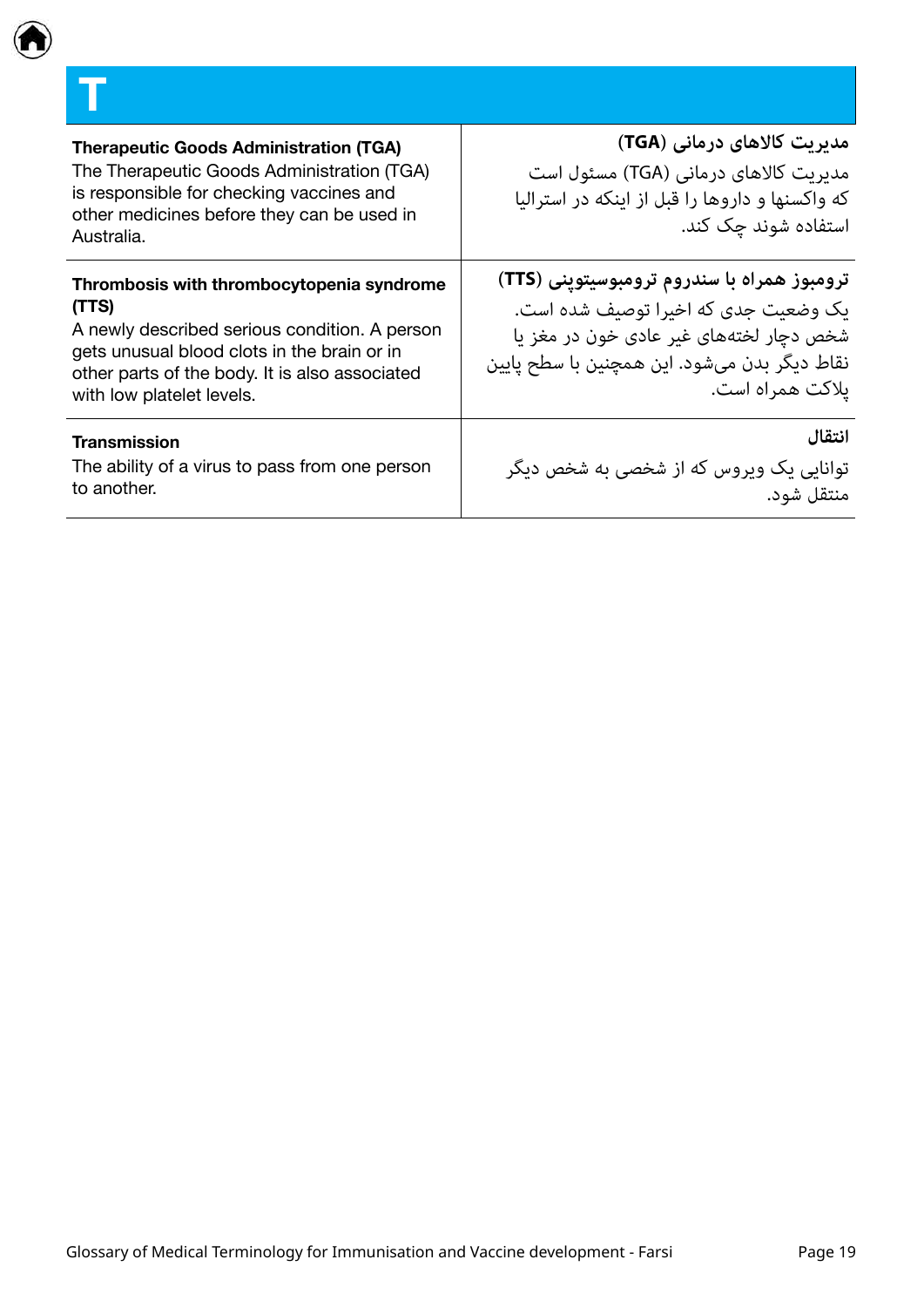<span id="page-19-0"></span>

| <b>Vaccine</b>                                         | واكسن                                                    |
|--------------------------------------------------------|----------------------------------------------------------|
| A type of medicine that supports our immune            | نوعی دارو که از سیستم ایمنی بدن ما برای مبارزه           |
| system to fight against certain germs and              | با برخی از میکربها و جلوگیری از بیماری پشتیبانی          |
| prevent disease. Usually, vaccines are given           | میکند. معمولا واکسنها قبل از مواجهه فرد با               |
| before the person encounters the germ. Each            | میکرب تزریق میشوند. هر واکسنی سیستم ایمنی                |
| vaccine promotes the immune system to                  | بدن را برای ایجاد یادتن علیه میکرب ترغیب                 |
| make antibodies against the germ.                      | میکند.                                                   |
| <b>Vaccination</b>                                     | واكسيناسيون                                              |
| Giving a vaccine to help the immune system             | واکسن زدن برای کمک به سیستم ایمنی بدن در                 |
| develop protection from a specific disease.            | ایجاد محافظت در برابر یک بیماری خاص.                     |
| Commonly used terms include shot, jab,                 | اصطلاحاتی که معمولاً مورد استفاده قرار میگیرند           |
| needle, and inoculation.                               | عبارتند از تیر، ضربه، سوزن و تلقیح.                      |
| <b>Vaccine Candidate</b>                               | كانديداي واكسن                                           |
| A new vaccine that is still being tested and is        | واکسن جدیدی که هنوز تحت آزمایش است و                     |
| not licensed.                                          | مجوز ندارد.                                              |
| <b>Vaccine hesitancy</b>                               | ترديد واكسن                                              |
| When a person is unsure about a vaccine                | وقتی شخصی در باره واکسنی نامطمئن است و                   |
| and delays or refuses to receive the available         | دریافت واکسن را به تاخیر میاندازد یا امتناع              |
| vaccine.                                               | میکند.                                                   |
| <b>Variant (mutation)</b>                              | گونه متفاوت (دگرگونی)                                    |
| Tiny changes in the genetic information inside         | تغییرات بسیار کوچک دراطلاعات ژنتیکی داخل یک              |
| a virus. Variants can occur when a virus               | ویروس. هنگامی که ویروس خود را تکثیر یا کیی               |
| multiplies or makes copies of itself.                  | ميكند گونههاي متفاوت ميتوانند ظاهر شوند.                 |
| <b>Vial</b><br>A small container used to hold medicine | ويال<br>ظرف کوچکی که برای نگه داشتن دارو به کار<br>مىرود |